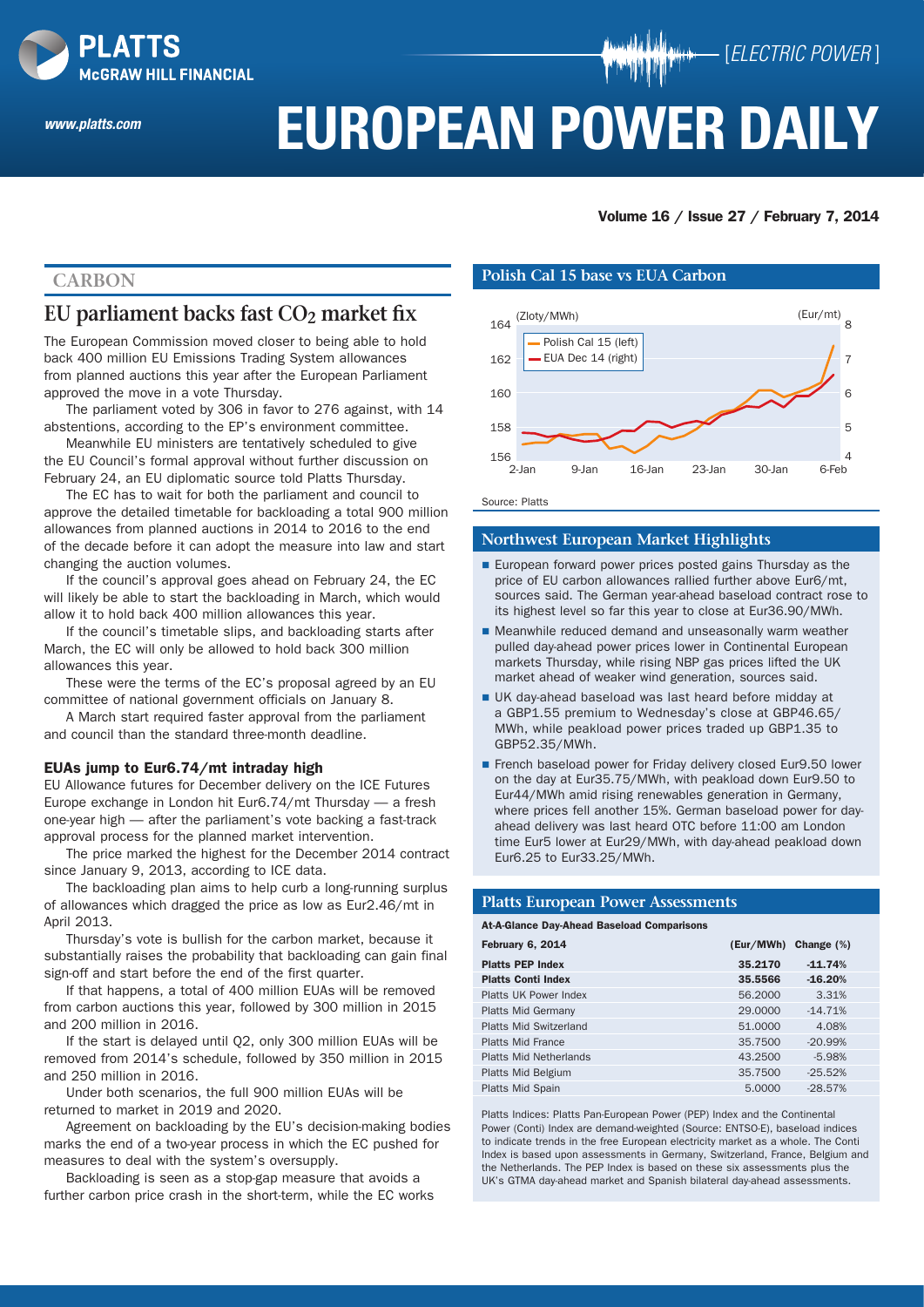on long-term structural reforms that aim to cope with a future demand side collapse.

The price crashed last year as European industry's  $CO<sub>2</sub>$ emissions fell more quickly than had been envisaged when the system's original carbon cap was set.

The fall in  $CO<sub>2</sub>$  emissions put Europe ahead of schedule to meet its CO<sub>2</sub> reduction target for 2020, but left carbon prices too low to spur further low-carbon investment, according to the EC.

Firmer carbon prices are not universally supported by Europe's industry, but many industry groups, including many in the power generation sector, want a more robust carbon price in order to support clean investments.

Many emissions-intensive sectors have expressed concerns about potential damage to competitiveness due to carbon pricing, although the regulator has put in place measures that seek to address those issues.

The EC on January 22 unveiled a proposed market stability reserve mechanism under the EU ETS that would kick in from 2021 — automatically curbing supply in the event of a future build-up of surplus allowances, and removing the need for future political intervention to support the price.

The reserve mechanism is expected to undergo a lengthy period of debate before it can be adopted into law.

Platts assessed EUAs for December 2014 delivery at Eur6.53/mt at the close Thursday, up 36 euro cents on the day. *— Siobhan Hall, Frank Watson*

## **Renewables**

# **EU Guarantees of Origin near 250 TWh**

The market for Guarantees of Origin in Europe amounted to 249 TWh of cancellations in 2013, GO organization RECS International told Platts Thursday.

Guarantees of Origin are certificates that prove that 1 MWh of electricity has been produced using renewable energy sources.

GOs are bought and cancelled to prove use of renewable energy. Consumers of all sizes, from householders to large industrial concerns, are doing this to certify that their power consumption is environmentally sustainable.

The bid-offer price spread for a hydro GO for 2014 is 10-15 eurocent/MWh on Swiss green energy wholesaler Nvalue's website.

"The market for GOs has been growing at around 20% a year," RECS International's Jared Braslawsky told Platts. "For consumption you need some form of electricity tracking mechanism to follow the electrons in the grid from point of production to consumption — that is the Guarantee of Origin. We've seen these electricity tracking systems are reliable and very low cost to maintain."

GOs are set to play a key role in a future pan-European market for trade in renewable power, RECS International's Secretary General Peter Niermeijer said.

"We need cross-border trade if we want an efficient internal market, and for trade in renewables, we need a certificate system proving the origin of the electricity," Niermeijer said. "A renewable energy operator can then export the electricity or sell it in the host country, depending on the highest bidder. You can only do that by splitting the physical flows from the 'attributes' [or product description]. Whether you call these attributes Guarantees of Origin or a tradable accounting certificates, we don't mind, as long as they are tradable across borders."

#### **German Platts Power Index (PPI)**

| <b>Midday assessments</b>     | 06-Feb-14 | Change   |   |
|-------------------------------|-----------|----------|---|
| PPI (Month-ahead - Eur/MWh)   | 34.750    | $+0.200$ |   |
| PPI (Quarter-ahead - Eur/MWh) | 32,600    | $+0.150$ | ▲ |
| PPI (Year-ahead - Eur/MWh)    | 36,900    | $+0.200$ | ▲ |
| PPI Midday (Eur/MWh)          | 35.960    | $+0.190$ |   |
| End of day assessments        |           |          |   |
| PPI (Month-ahead - Eur/MWh)   | 34.850    | $+0.100$ |   |
| PPI (Quarter-ahead - Eur/MWh) | 32.700    | $+0.100$ |   |
| PPI (Year-ahead - Eur/MWh)    | 36,900    | $+0.000$ |   |
| PPI EoD (Eur/MWh)             | 35.980    | $+0.020$ |   |

Platts Power Index (PPI): The PPI is a weighted forward power index, based on German front-month, front-quarter and front-year base load wholesale prices to indicate curve movements in continental Europe's benchmark power market. Front-month is weighted singularly, front-quarter three-fold and front-year 12-fold. The midday PPI index compares changes with the last end of day PPI, and the last end of day PPI compares changes with the last Midday PPI.

#### **Platts UK Assessment Midpoints (GTMA, GBP/MWh)**

| <b>February 6, 2014</b> | <b>Baseload</b> | Peak  | <b>Euro equivalents</b><br><b>Baseload</b> | Peak  | <b>Calendar</b><br>basis |
|-------------------------|-----------------|-------|--------------------------------------------|-------|--------------------------|
| Day-ahead               | 46.65           | 52.35 | 56.21                                      | 63.07 |                          |
| Weekend                 | 44.00           |       | 53.01                                      |       |                          |
| Week Ahead              | 46.70           | 53.50 | 56.27                                      | 64.46 |                          |
| Week Ahead+1            | 46.60           | 53.65 | 56.15                                      | 64.64 |                          |
| Mar                     | 46.70           | 52.70 | 56.27                                      | 63.50 | E                        |
| Apr                     | 48.10           | 54.40 | 57.95                                      | 65.54 | F                        |
| May                     | 47.60           | 53.50 | 57.35                                      | 64.46 | E                        |
| 02 14                   | 47.30           | 53.60 | 56.99                                      | 64.58 | E                        |
| 03 14                   | 46.35           | 52.45 | 55.85                                      | 63.20 | E                        |
| Summer 2014             | 47.00           | 53.05 | 56.63                                      | 63.92 | E                        |
| Sept 29-30, 2014        |                 |       |                                            |       | Gap 1                    |
| Winter 2014/2015        | 53.80           | 62.30 | 64.82                                      | 75.06 | G                        |
| Summer 2015             | 51.10           | 57.10 | 61.57                                      | 68.80 | G                        |
| Winter 2015/2016        | 56.95           | 67.70 | 68.62                                      | 81.57 | G                        |
| Summer 2016             | 50.70           | 56.90 | 61.09                                      | 68.56 | G                        |
|                         |                 |       |                                            |       |                          |

| GBP/MWh | Eur/MWh | Change D-1<br>(GBP/MWh) |
|---------|---------|-------------------------|
| 46.65   | 56.20   | $+1.55$                 |
| 44.00   | 53.01   | $-0.50$                 |
| 46.70   | 56.27   | $+0.75$                 |
|         |         |                         |

Baseload = 2300-2300, Peak = 0700-1900. Calendar basis = EFA (E), Gregorian (G). Assessments are mid-points. For high-low range see table on page 9. For full details of assessments, indices and calendar roll dates see Platts methodology on Platts.com

#### **Platts Central European Spot Assessments (Eur/MWh)**

| February 6, 2014        | <b>Baseload</b> | Peak            |
|-------------------------|-----------------|-----------------|
| Day-Ahead (Germany)     | 28.85 - 29.15   | $33.10 - 33.40$ |
| Day-Ahead (Switzerland) | $50.75 - 51.25$ | $55.25 - 55.75$ |
| Swiss Franc equivalent  | $62.02 - 62.63$ | $67.52 - 68.13$ |
| Week Ahead (Germany)    | $32.85 - 33.35$ | $43.00 - 43.50$ |
| Weekend (Germany)       | $16.75 - 17.25$ |                 |
|                         |                 |                 |

Baseload = 0000-2400, Peak = 0800-2000.

Daily indices

Swiss Franc equivalents are for Swiss prices.

| <b>Platts French Assessments (Eur/MWh)</b> |                 |                 |  |  |
|--------------------------------------------|-----------------|-----------------|--|--|
| February 6, 2014                           | <b>Baseload</b> | Peak            |  |  |
| D/A                                        | $35.50 - 36.00$ | $43.75 - 44.25$ |  |  |
| Weekend                                    | $22.75 - 23.25$ |                 |  |  |
| Week Ahead                                 | $38.35 - 38.85$ | $50.75 - 51.25$ |  |  |
| <b>Mar 14</b>                              | 44.85 - 45.35   | $54.50 - 55.00$ |  |  |
| Apr 14                                     | $39.25 - 39.75$ | $47.45 - 49.45$ |  |  |
| <b>May 14</b>                              | $30.45 - 32.45$ | $40.70 - 42.70$ |  |  |
| 02 2014                                    | $34.05 - 34.55$ | $43.95 - 45.95$ |  |  |
| 03 2014                                    | $36.00 - 36.50$ | $45.90 - 47.90$ |  |  |
| Cal 2015                                   | $42.65 - 43.15$ | 54.95 - 56.95   |  |  |
| Cal 2016                                   | $42.35 - 42.85$ | $56.15 - 56.65$ |  |  |
| Cal 2017                                   | 41.85 - 43.85   | 56.45 - 58.45   |  |  |
|                                            |                 |                 |  |  |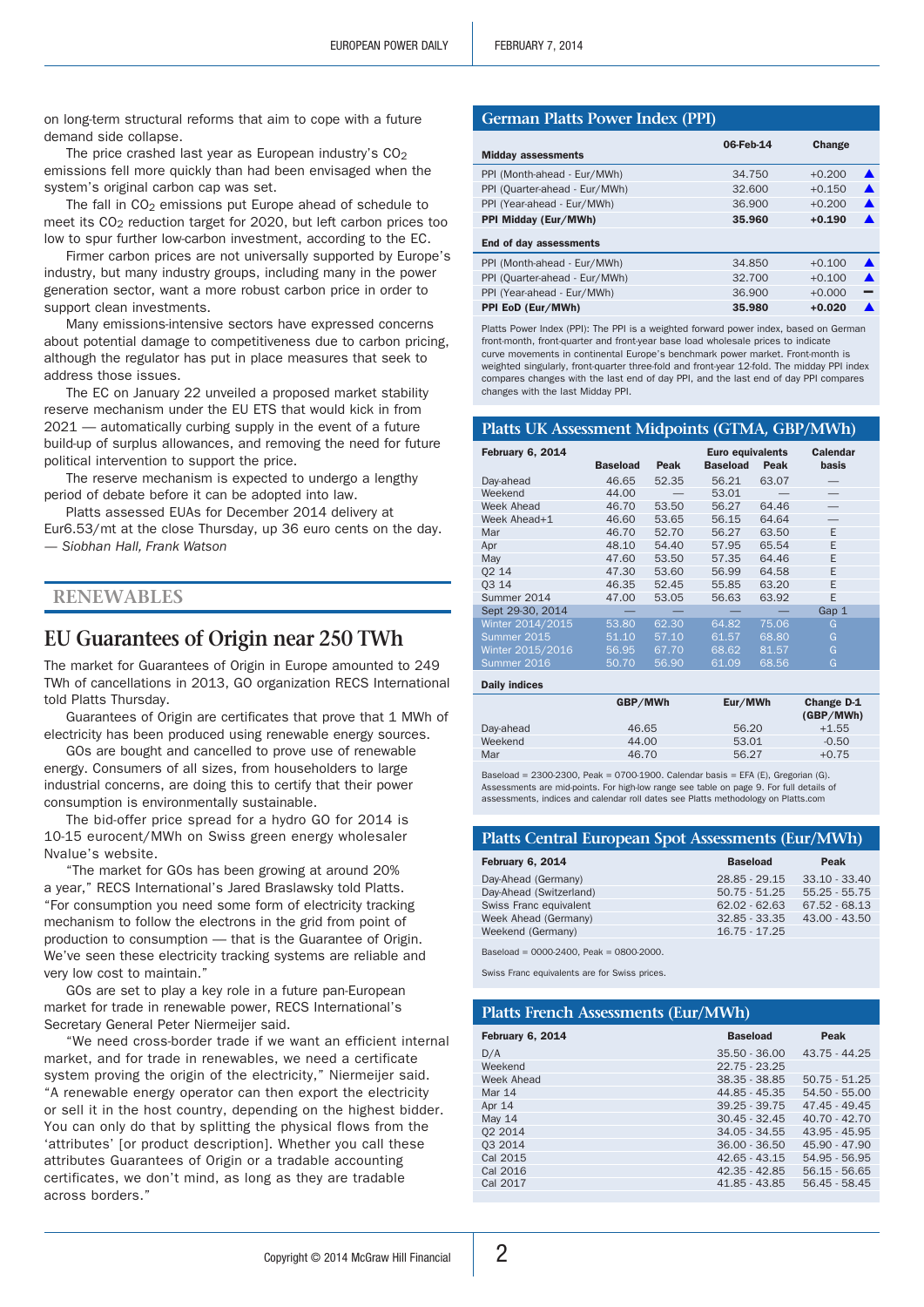#### ECJ opinion boost

The prospect of free trade in renewables was given a boost January 28 by the European Court of Justice's Advocate General Yves Bot, in a case relating to Sweden's refusal to issue green certificates to Alands Vindkraft of Finland.

The Alands case, and last year's Essent Belgium vs VREG case in the ECJ, both challenge the right of EU Member States to confine renewable energy support systems to national projects.

In both cases, Bot has concluded that these systems discriminate against foreign-produced renewables and are in breach of EU rules on the free movement of goods.

The ECJ needs to provide final rulings before Bot's opinions can take effect. The court usually follows the opinion of the Advocate General, who is proposing that Member States have two years from an ECJ final ruling to get their support systems in line with single market principles.

"The Essent opinion was last May, there should have been an ECJ ruling by now," Niermeijer said. "We hope that within a couple of months we will have a ruling on both cases." "These court cases bring the issue of cost-efficiency in renewables' placement to the forefront," Braslawsky said.

While national renewable support schemes had done well on security of supply and sustainability criteria, they had "completely ignored the competition aspect," he said. "Competition needs to be brought forward, the EC is realizing this and politically it is acceptable to say so." *— Henry Edwardes-Evans*

# **EEX, Epex call for renewables integration**

Germany-based European Energy Exchange (EEX) and Paris-based Epex Spot Thursday published a joint position paper on the reform of the German Renewable Energy Act (EEG), calling for stronger market integration.

In the paper, the two exchanges, which last year registered almost 1,500 TWh in trading volumes in German power products, said renewables market integration should go beyond the current options for direct marketing.

In this respect, EEX and Epex Spot agree with the Germany's economy and energy minister Sigmar Gabriel's reform proposals, going one step further in their demands for market integration.

Marketing of renewable power, which is more strongly based on the current demand on the wholesale market, constitutes the core element of the proposal by the two exchanges, it said.

"At the moment, there can be overproduction of renewable energies during times with low demand. This leads to additional costs which can be avoided through the enhanced coordination of supply and demand," Epex Spot CEO Jean-Francois Conil-Lacoste said in a statement.

#### Mandatory direct marketing for renewables

The mandatory direct marketing scheme for new plants adopted by the German government constitutes a step in the right direction, the exchanges said.

In the medium term, however, even mandatory direct marketing based on a sliding market premium will not be sufficient to make renewable energy producers under the renewables law adjust their power generation to the demand, it added.

For this reason, it should be based on a fixed market premium determined through a competitive tendering model in the future.

Specifically, EEX and Epex Spot propose the remuneration of new plants in accordance with the installed generation capacity under mandatory direct marketing, in addition to the revenue

#### **Platts German Forward Assessments (Eur/MWh)**

| February 6, 2014 | <b>Baseload</b> | Peak            |
|------------------|-----------------|-----------------|
| Mar 14           | $34.70 - 35.00$ | $42.40 - 42.90$ |
| Apr 14           | $33.45 - 33.95$ | $40.75 - 41.25$ |
| <b>May 14</b>    | $31.90 - 32.40$ | $39.10 - 41.10$ |
| <b>Jun 14</b>    | $31.80 - 32.30$ | $40.30 - 42.30$ |
| <b>Jul 14</b>    | 33.80 - 35.80   | 41.80 - 43.80   |
| Aug 14           | $33.00 - 35.00$ | 41.60 - 43.60   |
| 02 2014          | $32.55 - 32.85$ | $40.65 - 41.15$ |
| 03 2014          | $35.15 - 35.65$ | $44.60 - 45.10$ |
| 04 2014          | 38.80 - 39.30   | $51.45 - 51.95$ |
| 01 2015          | $40.10 - 40.60$ | $52.35 - 52.85$ |
| Cal 2015         | $36.75 - 37.05$ | $47.05 - 47.55$ |
| Cal 2016         | $35.90 - 36.40$ | $46.20 - 46.70$ |
| Cal 2017         | $35.75 - 36.25$ | 45.80 - 46.30   |
|                  |                 |                 |

#### **Platts Belgian Assessments (Eur/MWh)**

| February 6, 2014 | <b>Baseload</b> |  |
|------------------|-----------------|--|
| D/A              | $35.50 - 36.00$ |  |
| Mar 14           | 44.85 - 46.85   |  |
| 02 2014          | 38.80 - 39.30   |  |
| Cal 2015         | 42.75 - 43.25   |  |
| Cal 2016         | $41.15 - 43.15$ |  |
|                  |                 |  |

| <b>Belpex Spot Prices (Eur/MWh)</b> |           |                   |           |
|-------------------------------------|-----------|-------------------|-----------|
|                                     | 07-Feb-14 | Change on day (%) | 07-Feb-13 |
| Average Base                        | 35.86     | $-25.20$          | 55.82     |
| Average Peak                        | 44.60     | $-21.31$          | 61.66     |
| Average Off-Peak                    | 27.12     | $-29.94$          | 49.99     |
| Base Volume (MWh)                   | 39002.80  | $-11.05$          | 55400.30  |
| Peak Volume (MWh)                   | 21394.40  | 1.89              | 28972.00  |
| Off-Peak Volume (MWh)               | 17608.40  | $-22.94$          | 26428.30  |

 $Base = 01:00-24:00$ ,  $Peak = 09:00-20:00$ ,  $Off-peak = 01:00-08:00$ ,  $21:00-2400$ 

| <b>Platts Dutch Assessments (Eur/MWh)</b> |                 |                 |  |  |
|-------------------------------------------|-----------------|-----------------|--|--|
| February 6, 2014                          | <b>Baseload</b> | Peak            |  |  |
| D/A                                       | $43.00 - 43.50$ | $52.25 - 52.75$ |  |  |
| Weekend                                   | $37.25 - 37.75$ |                 |  |  |
| Mar 14                                    | $46.00 - 46.50$ | $55.25 - 55.75$ |  |  |
| 02 2014                                   | 44.35 - 44.85   | $52.95 - 53.45$ |  |  |
| 03 2014                                   | $42.60 - 43.10$ | $52.25 - 52.75$ |  |  |
| Cal 2015                                  | 42.85 - 43.35   | $53.70 - 54.20$ |  |  |
| Cal 2016                                  | $40.90 - 41.40$ | $51.70 - 53.70$ |  |  |
|                                           |                 |                 |  |  |

## **ENDEX Dutch futures, February 6, 2014 (Eur/MWh)**

| <b>Baseload</b> |        |         |          | Peak*  |         |               |
|-----------------|--------|---------|----------|--------|---------|---------------|
| <b>Product</b>  | Settle | Change  | Volume   | Settle | Change  | <b>Volume</b> |
| 1st Mth         | 46.24  | $+1.29$ | 15       | 55.83  | $+1.28$ | $\Omega$      |
| 2nd Mth         | 45.02  | $+0.34$ | $\Omega$ | 54.16  | $+0.27$ | $\Omega$      |
| 3rd Mth         | 44.62  | $+0.30$ | $\Omega$ | 53.53  | $+0.38$ | $\Omega$      |
| 1st Otr         | 44.69  | $+0.28$ | 10       | 53.42  | $+0.30$ | $\Omega$      |
| 2nd Otr         | 42.86  | $+0.53$ | 5        | 52.70  | $+0.47$ | $\Omega$      |
| 1st Yr          | 43.17  | $+0.22$ | 40       | 53.83  | $+0.19$ | $\Omega$      |
| 2nd Yr          | 41.25  | $+0.11$ | 5        | 52.74  | $+0.14$ | O             |

\*This Dutch power peak load product contains 12 hours (08-20) and includes public holidays.

#### **Platts Italian Assessments (Eur/MWh)**

| February 6, 2014 | <b>Baseload</b> |  |
|------------------|-----------------|--|
| Mar 14           | $56.85 - 57.35$ |  |
| 02 2014          | $54.65 - 55.15$ |  |
| 03 2014          | $60.75 - 61.25$ |  |
| Cal 2015         | $56.65 - 57.15$ |  |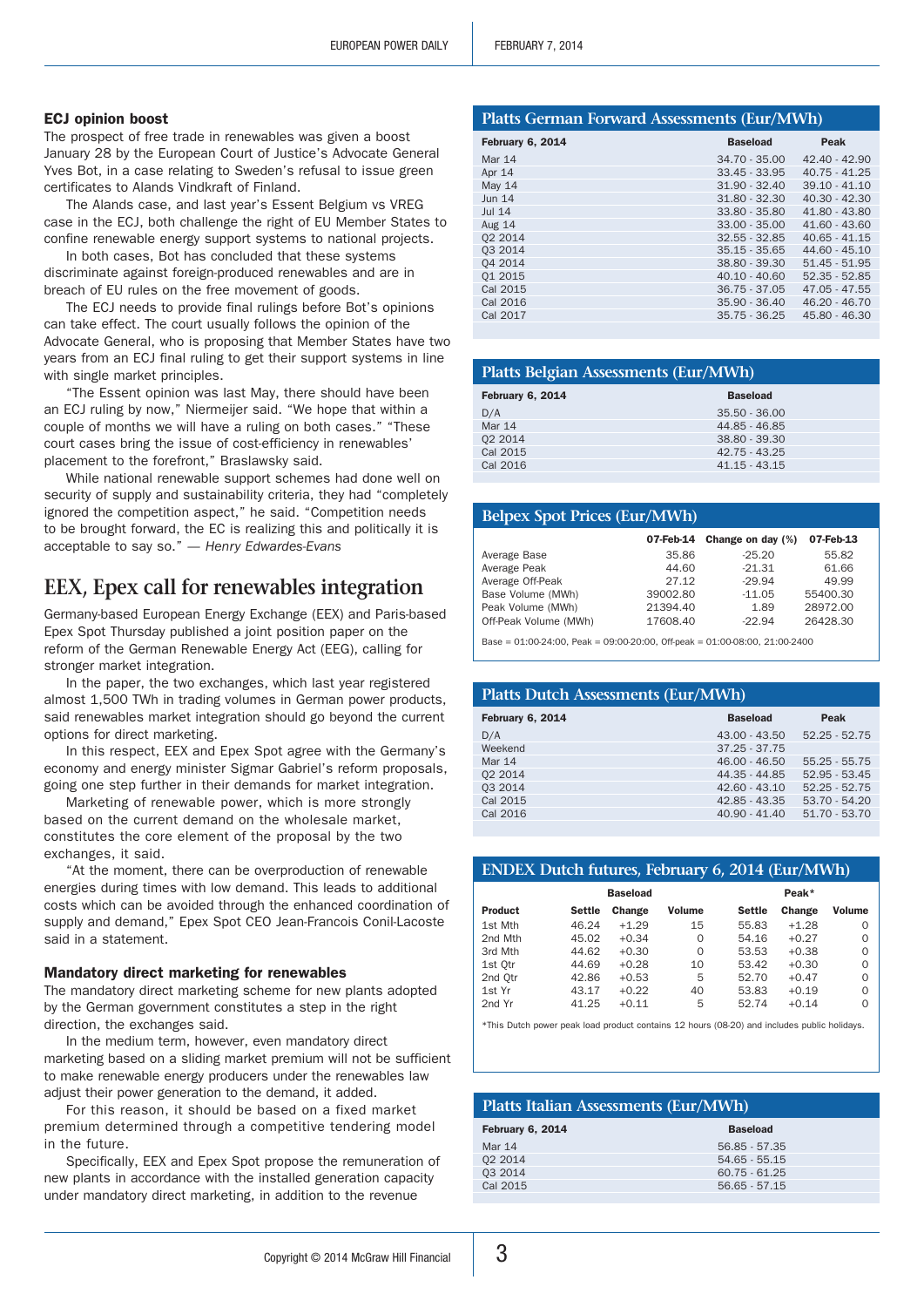generated on the power market, with details of possible designs of this model discussed in the position paper.

In addition to this, trading in Guarantees of Origin should be intensified in order to alleviate the burden on consumers, it said.

"Separate marketing of the green property of renewable power through Guarantees of Origin is definitely sensible. In return for such an additional source of revenue for plants generating power from renewable resources, the EEG levy could be further reduced," EEX CEO Peter Reitz said.

Leipzig-based EEX was formed in 2002 by the merger of two regional German exchanges and counts utilities, energy companies and banks among its shareholders. In 2011, the derivatives exchange Eurex, owned by Deutsche Boerse and the Swiss Exchange, became the majority shareholder in EEX.

Epex Spot is a Paris-headquartered company owned 50% by EEX and 50% by France-based Powernext. It operates the power spot markets for France, Germany/Austria and Switzerland.

The growth of spot market volumes in Germany since 2010 is also due to the legal obligation to market all renewable power from green energy sources covered under the EEG renewable energy law on Epex Spot. *— Andreas Franke*

## **Nuclear**

# **UK still to notify EC on nuclear waste plan**

The UK's back-end nuclear waste management plans for new-build reactors have yet to be notified to the European Commission for State Aid clearance, the Department of Energy and Climate Change told Platts Wednesday.

A notification relating to the Hinkley Investment Contract, ancillary agreements and state credit guarantee was submitted by the UK to the EC on October 22, 2013. It is this notification that the EC has decided to put through an in-depth State Aid investigation.

Meanwhile the UK government is preparing another notification to the EC of how it intends to share the costs for managing and disposing of nuclear waste from Hinkley Point C and other new nuclear power plants, DECC said.

"The nuclear waste transfer contract (which is wider than just Hinkley) is a separate notification [to the October Hinkley submission]," a DECC spokeswoman said in an emailed answer to questions. "This has not yet been submitted."

The EC's guideline for the duration of in-depth investigations is six to 18 months. If this second submission also proceeds to an in-depth investigation, EDF Energy's Hinkley Point C nuclear power project could be facing fresh regulatory delays.

Whether the EC would adopt a similarly tough line on the waste transfer contract as it is doing on the Hinkley Investment Contract "remains to be seen," said Norton Rose Fulbright competition lawyer Totis Kotsonis.

"It should be appreciated that there is an unspoken dimension to the current investigation, namely the political one, and much as the European Commission would need to focus its analysis on the strength of the legal arguments and available evidence in doing so it will be all too mindful of the political tensions that surround nuclear energy," he said.

The UK's nuclear waste transfer contract is to cover both spent fuel and intermediate level waste, the DECC spokeswoman said.

"We have published a waste transfer pricing methodology, which provides details of our policy in this," she said.

Operators of new nuclear power stations "must have arrangements in place to meet the full costs of decommissioning Source: Platts assessments, APX, Belpex, Epex Spot, N2EX, Nord Pool Spot

#### **APX Spot Prices (Eur/MWh)**

|                       | 07-Feb-14 | Change on day (%) | 07-Feb-13 |
|-----------------------|-----------|-------------------|-----------|
| Baseload              | 47.12     | 1.95              | 53.45     |
| Peakload              | 56.86     | 4.85              | 59.58     |
| Off-Peak              | 37.39     | $-2.15$           | 47.32     |
| Total Volume (MWh)    | 115548.6  | 11.51             | 137135.1  |
| Peak Volume (MWh)     | 63185.7   | 22.11             | 71956.9   |
| Off-Peak Volume (MWh) | 52362.9   | 0.94              | 65178.2   |

Baseload: 0000-2400, Peakload: 0700-2300, Peakload\*: 0800-2000, Off-peak: 2000-0800

#### **Platts Spanish Assessments (Eur/MWh)** February 6, 2014 **Baseload** D/A 4.75 - 5.25<br>Weekend 1.00 - 4.00 Weekend 1.00 - 4.00<br>Week Ahead 9.00 - 10.0 Week Ahead 9.00 - 10.00<br>Mar 14 29.50 - 30.00  $29.50 - 30.00$ Apr 14 29.10 - 30.10<br>02 2014 38.00 - 38.50 Q2 2014 38.00 - 38.50<br>
Q3 2014 50.60 - 51.10 Q3 2014 50.60 - 51.10<br>
Q4 2014 47.05 - 47.55  $47.05 - 47.55$ Cal 2015 48.70 - 49.20

#### **Spanish Systemwide Pool Prices (Eur/MWh)**

|                                                     |           | 07-Feb-14 Change on day (%) | 07-Feb-13 |
|-----------------------------------------------------|-----------|-----------------------------|-----------|
| Weighted Average                                    | 3.291     | $-34.246$                   | 41.566    |
| Simple Average                                      | 3.195     | $-36.418$                   | 40.456    |
| Volume Matched (MWh)                                | 695.459.0 | 9.991                       | 618.986.0 |
| Source: OMIE, Daily Turnover in MWh, prices Eur/MWh |           |                             |           |



# **NWE Day-Ahead Markets (Eur/MWh)**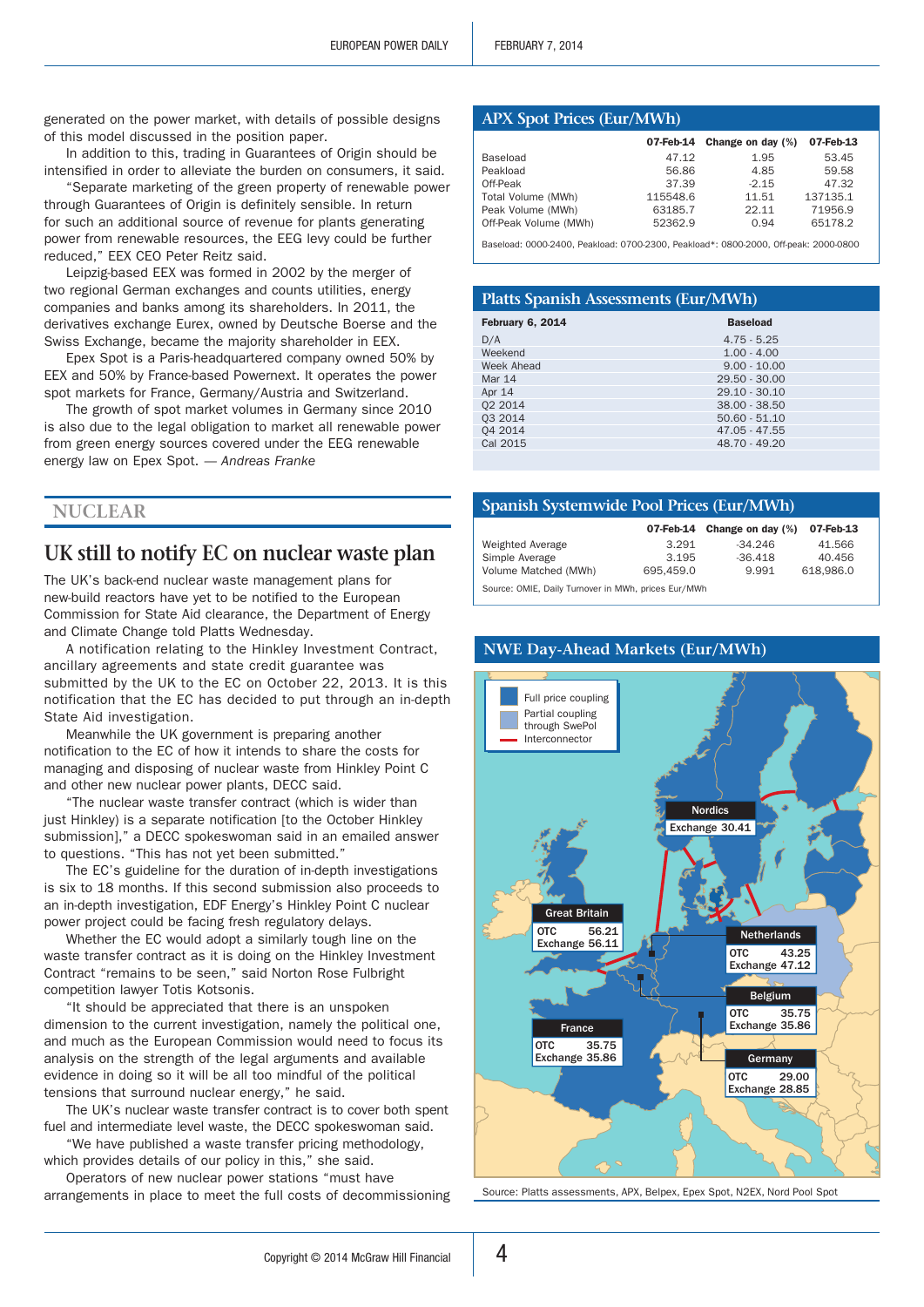and their full share of waste management and disposal costs," the methodology says.

The policy, to be implemented through the 2008 Energy Act, requires operators of new nuclear power stations to have a Funded Decommissioning Program approved by the Secretary of State in place before construction can begin.

"The Government does not consider that taking title to radioactive waste, including spent fuel, for a fixed price is a subsidy to new nuclear power, provided that the price properly reflects any financial risks or liabilities assumed by the state," it says.

#### Waste costs

In its December 18, 2013 decision to open an in-depth State Aid investigation into Hinkley Point C, details of which have only recently been released, the European Commission notes that the costs of managing and disposing of nuclear waste are difficult to quantify.

The UK plans to build a deep geological disposal facility for the permanent disposal of spent fuel and nuclear waste, something which does not yet exist anywhere in the world, the EC says.

"This project is part of the UK's set of initiatives to facilitate investment in nuclear energy, in particular given that the use of the facility will require operators of new nuclear plants to pay a price which will be subject to a maximum value, to be set in advance of construction and based on a cost model which takes into account all available information," it says.

Once notified of the UK's back-end fuel management plan, the EC said it would "assess whether it involves aid and whether, if it does, such aid can be deemed to be compatible with EU rules." *— Henry Edwardes-Evans*

# **EU nuclear liability rules due by end-October**

The European Commission plans to propose draft EU legislation on nuclear power plant operators' liability and insurance obligations before the end of October, an EC official said late Tuesday.

"The commission is planning to come with this before the end of the current commissioners' mandate," EC energy official Maurizio Boella told Platts on the sidelines of a nuclear economics seminar in Brussels.

The mandate of the current group of 28 EU commissioners ends at the end of October.

EU energy commissioner Gunther Oettinger had said last June, as he proposed an updated EU nuclear safety directive, that the EC would come with proposals on nuclear liability by the end of 2013.

Both proposals are part of the EC's response to the Fukushima nuclear accident in Japan in March 2011.

The EC held a public consultation from August to October this year on the need for common EU rules on insurance and compensation payments for nuclear power plant accidents.

The consultation document said that, with more than 130 nuclear reactors within the EU generating nearly a third of all EU electricity and two-thirds of the EU's low carbon electricity, it was very important to make clear the damage coverage in the case of a nuclear accident.

"Although the risk of a nuclear accident is very low, the consequences of such accidents, should they occur, are severe," the document said.

The EC's proposals on nuclear are decided by the EU's 28 national governments, acting in the EU Council. The European Parliament has only an advisory role. *— Siobhan Hall*

| <b>Platts Polish Assessments</b>                                                                                                   |                 |        |                 |           |
|------------------------------------------------------------------------------------------------------------------------------------|-----------------|--------|-----------------|-----------|
| February 6, 2014<br>(Zloty/MWh)                                                                                                    |                 |        |                 | (Eur/MWh) |
|                                                                                                                                    | <b>Baseload</b> | Peak   | <b>Baseload</b> | Peak      |
| Day-Ahead                                                                                                                          | 162.75          | 180.70 | 38.84           | 43.13     |
| Week-Ahead                                                                                                                         | 155.75          | 187.75 | 37.17           | 44.81     |
| Mar 14                                                                                                                             | 150.20          | 184.50 | 35.85           | 44.04     |
| 02 2014                                                                                                                            | 153.00          | 187.00 | 36.52           | 44.63     |
| Cal 2015                                                                                                                           | 162.75          | 197.00 | 38.84           | 47.02     |
| Prices are for physical delivery to the Polish high voltage electricity grid. Polish peak 0700-<br>2200 CET hours on working days. |                 |        |                 |           |

## **Polish Power Exchange Spot (Zloty/MWh)**

|                                | 07-Feb-14 | Change on day (%) | 07-Feb-13 |
|--------------------------------|-----------|-------------------|-----------|
| Average base price             | 162.74    | $-7.73$           | 167.12    |
| Average peak price             | 180.68    | $-9.29$           | 182.36    |
| Minimum Hourly Price           | 126.22    | $-2.89$           | 129.52    |
| Maximum Hourly Price           | 192.65    | $-7.91$           | 209.92    |
| <b>Total Volume</b>            | 57.498.9  | $-13.58$          | 54.494.3  |
| Base=0000-2400, Peak=0700-2200 |           |                   |           |
| Source: PolPX                  |           |                   |           |

| <b>Platts Czech Assessments (Eur/MWh)</b> |                 |                 |  |  |
|-------------------------------------------|-----------------|-----------------|--|--|
| <b>February 6, 2014</b>                   | <b>Baseload</b> | Peak            |  |  |
| D/A                                       | $28.65 - 29.15$ | $32.75 - 33.25$ |  |  |
| Weekend                                   | $16.75 - 17.25$ | NA - NA         |  |  |
| Week Ahead                                | $32.60 - 33.10$ | $42.50 - 43.50$ |  |  |
| March                                     | $33.70 - 34.20$ | $42.45 - 42.95$ |  |  |
| 02 2014                                   | $31.60 - 32.10$ | $40.65 - 41.15$ |  |  |
| Cal 2015                                  | $35.60 - 36.10$ | $47.10 - 47.60$ |  |  |
| Cal 2016                                  | $34.50 - 35.50$ | $46.00 - 46.60$ |  |  |
|                                           |                 |                 |  |  |

| <b>Prague Energy Exchange Futures Prices (Eur/MWh)</b> |               |         |               |               |         |               |
|--------------------------------------------------------|---------------|---------|---------------|---------------|---------|---------------|
| <b>February 6, 2014</b><br>Peak<br><b>Base</b>         |               |         |               |               |         |               |
|                                                        | <b>Settle</b> | Change  | <b>Volume</b> | <b>Settle</b> | Change  | <b>Volume</b> |
| First Month                                            | 33.95         | $+0.30$ | 11145         | 42.70         | $+0.25$ | Ο             |
| First Quarter                                          | 31.85         | $+0.25$ | 0             | 40.80         | $+0.20$ | 0             |
| First Year                                             | 35.80         | $+0.15$ | 219000        | 47.20         | $+0.10$ | 0             |
| Second Year                                            | 34.90         | $+0.10$ | 0             | 46.35         | $+0.55$ | $\Omega$      |
|                                                        |               |         |               |               |         |               |

| Czech OTE Day-Ahead Indices (Eur/MWh) |  |
|---------------------------------------|--|

|         |       | 07-Feb-14 Change on day (%) 07-Feb-13 |       |
|---------|-------|---------------------------------------|-------|
| Base    | 30.30 | $-11.01$                              | 48.88 |
| Peak    | 34.92 | $-10.87$                              | 57.91 |
| Offpeak | 25.69 | $-11.17$                              | 39.86 |

Index calculation does not include marginal prices for hours when no volume of electricity was traded.

#### **Platts Hungarian Assessments (Eur/MWh)**

| February 6, 2014 | <b>Baseload</b> |
|------------------|-----------------|
| D/A              | $36.25 - 36.75$ |
| Weekend          | $26.75 - 27.25$ |
| Week Ahead       | $36.75 - 37.25$ |
| Mar 14           | $37.60 - 38.10$ |
| 02 2014          | $36.05 - 36.55$ |
| Cal 2015         | $43.25 - 43.75$ |
|                  |                 |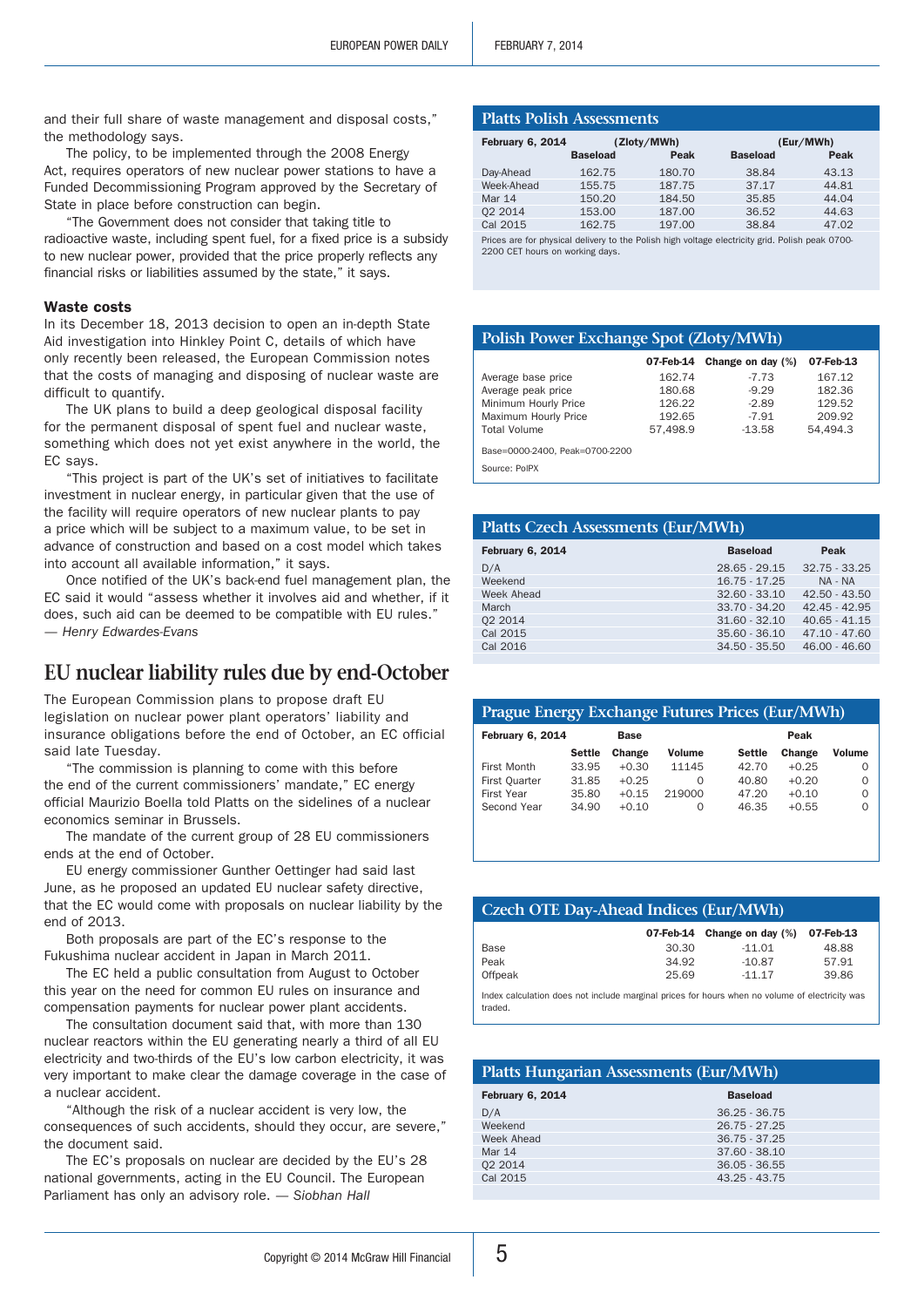## **Capacity & Grid**

# **French new onshore wind pipeline at 6 GW**

French power grid operators held 6.1 GW of new onshore windfarm applications at the end of 2013, grid operators said in a joint document released Thursday.

France currently has 8.1 GW of operational wind power capacity, after installing just 630 MW of new projects in 2013.

The country's complicated permitting procedures and regulatory uncertainty over tariffs have slowed growth in wind power capacity.

The government has had to re-submit historic wind power tariffs to the European Commission after an appeal from anti-wind groups. The case created regulatory uncertainty that damaged developers' confidence in the French market.

Stunted growth has made achieving the onshore wind objective in the government's multi-year investment plan "more difficult," Thursday's report said. The objective is 19 GW by 2020.

It can sometimes take 10 years to develop and install a high-voltage grid line to accommodate renewable plants and a "rationalization of the regulatory framework" is required to boost growth in both wind and solar power, the report said, which was a collaboration between national grid operator RTE and regional grid operators.

Wind power continues to be concentrated in just a few French regions, most notably the Champagne-Ardenne and Picardie in northeast France, the report said.

The Champagne-Ardenne and Picardie regions already have 1.3 GW and 1.1 GW of respective installed wind farm capacity and an equivalent volume of new projects are in the pipeline.

The highest average load factor in 2013 was achieved in the Langedoc-Rousillon region in the south, where the 500 MW of operational plants operated at 31% of capacity. France is also developing its first offshore power plants and has launched two tenders which should result in around 3 GW of new capacity.

|  | N2EX UK power auction, spark spread: February 6 |  |  |  |
|--|-------------------------------------------------|--|--|--|
|--|-------------------------------------------------|--|--|--|

| Delivery date: February 7              |       |               |  |
|----------------------------------------|-------|---------------|--|
| N2EX - Day-Ahead Power Auction         |       | 46.58 GBP/MWh |  |
| Platts - EFA Dav-Ahead Gas*            | 60.61 | $p$ /th       |  |
| NASDAQ OMX - UK Day-Ahead Spark Spread |       | 4.49 GBP/MWh  |  |
|                                        |       |               |  |

\*Reflects 11pm start electricity day

| UK Dark Spreads, February 6, 2014 |  |
|-----------------------------------|--|
|                                   |  |

|                                        | (Eur/MWh) | (GBP/MWh) |  |  |  |  |
|----------------------------------------|-----------|-----------|--|--|--|--|
| UK Dark Spreads (35% efficiency)       |           |           |  |  |  |  |
| Month-Ahead                            | 32.78     | 27.21     |  |  |  |  |
| Month-Ahead $+1$                       | 34.51     | 28.65     |  |  |  |  |
| Quarter-Ahead                          | 33.64     | 27.92     |  |  |  |  |
| Quarter-Ahead +1                       | 32.48     | 26.96     |  |  |  |  |
| Season-Ahead                           | 33.00     | 27.39     |  |  |  |  |
| UK Clean Dark Spreads (35% efficiency) |           |           |  |  |  |  |
| Month-Ahead                            | 26.51     | 22.01     |  |  |  |  |
| Month-Ahead $+1$                       | 28.24     | 23.44     |  |  |  |  |
| Quarter-Ahead                          | 27.37     | 22.72     |  |  |  |  |
| Quarter-Ahead +1                       | 26.21     | 21.76     |  |  |  |  |
| Season-Ahead                           | 26.44     | 21.94     |  |  |  |  |
|                                        |           |           |  |  |  |  |

| Platts Spark Spread Assessments, February 6, 2014 |  |  |  |  |  |
|---------------------------------------------------|--|--|--|--|--|
|---------------------------------------------------|--|--|--|--|--|

|                   |                          | <b>Spark Spread</b>      |                          | <b>Clean Spark Spread</b> |  |  |  |
|-------------------|--------------------------|--------------------------|--------------------------|---------------------------|--|--|--|
|                   | 50%<br><b>Efficiency</b> | 60%<br><b>Efficiency</b> | 50%<br><b>Efficiency</b> | 60%<br><b>Efficiency</b>  |  |  |  |
| UK (GBP/MWh)      |                          |                          |                          |                           |  |  |  |
| Day-Ahead         | 5.1502                   | 12.0668                  | 3.1112                   | 10.3677                   |  |  |  |
| Month-Ahead       | 4.7186                   | 11.7155                  | 2.6796                   | 10.0163                   |  |  |  |
| Month-Ahead $+1$  | 6.5321                   | 13.4598                  | 4.4931                   | 11.7607                   |  |  |  |
| Month-Ahead $+2$  | 6.4408                   | 13.3008                  | 4.4018                   | 11.6016                   |  |  |  |
| Quarter-Ahead     | 6.2831                   | 13.1195                  | 4.2441                   | 11.4204                   |  |  |  |
| Quarter-Ahead +1  | 5.3328                   | 12.1692                  | 3.2938                   | 10.4700                   |  |  |  |
| Season-Ahead      | 5.9802                   | 12.8166                  | 3.9412                   | 11.1174                   |  |  |  |
| Season-Ahead +1   | 7.7937                   | 15.4615                  | 5.7063                   | 13.7220                   |  |  |  |
| Season-Ahead +2   | 9.6654                   | 16.5710                  | 7.5296                   | 14.7911                   |  |  |  |
| Season-Ahead +3   | 11.0847                  | 18.7290                  | 8.8942                   | 16.9036                   |  |  |  |
| UK (Eur/MWh)      |                          |                          |                          |                           |  |  |  |
| Day-Ahead         | 6.2050                   | 14.5383                  | 3.7484                   | 12.4912                   |  |  |  |
| Month-Ahead       | 5.6850                   | 14.1150                  | 3.2284                   | 12.0678                   |  |  |  |
| Month-Ahead +1    | 7.8700                   | 16.2167                  | 5.4134                   | 14.1695                   |  |  |  |
| Month-Ahead +2    | 7.7600                   | 16.0250                  | 5.3034                   | 13.9778                   |  |  |  |
| Quarter-Ahead     | 7.5700                   | 15.8067                  | 5.1134                   | 13.7595                   |  |  |  |
| Ouarter-Ahead +1  | 6.4250                   | 14.6617                  | 3.9684                   | 12.6145                   |  |  |  |
| Season-Ahead      | 7.2050                   | 15.4417                  | 4.7484                   | 13.3945                   |  |  |  |
| Season-Ahead +1   | 9.3900                   | 18.6283                  | 6.8751                   | 16.5326                   |  |  |  |
| Season-Ahead +2   | 11.6450                  | 19.9650                  | 9.0718                   | 17.8207                   |  |  |  |
| Season-Ahead +3   | 13.3550                  | 22.5650                  | 10.7160                  | 20.3658                   |  |  |  |
| German (Eur/MWh)  |                          |                          |                          |                           |  |  |  |
| Day-Ahead         | $-20.0000$               | $-11.8333$               | $-22.4566$               | $-13.8805$                |  |  |  |
| Month-Ahead       | $-14.7500$               | $-6.4833$                | $-17.2066$               | $-8.5305$                 |  |  |  |
| Month-Ahead +1    | $-15.8000$               | $-7.5500$                | $-18.2566$               | $-9.5972$                 |  |  |  |
| Quarter-Ahead     | $-16.8000$               | $-8.5500$                | $-19.2566$               | $-10.5972$                |  |  |  |
| Quarter-Ahead +1  | $-13.8000$               | $-5.6000$                | $-16.2566$               | $-7.6472$                 |  |  |  |
| Year-Ahead        | $-14.0000$               | $-5.5167$                | $-16.5732$               | $-7.6610$                 |  |  |  |
| Dutch (Eur/MWh)   |                          |                          |                          |                           |  |  |  |
| Day-Ahead         | $-5.7500$                | 2.4167                   | $-8.2066$                | 0.3695                    |  |  |  |
| Month-Ahead       | $-3.3500$                | 4.9167                   | $-5.8066$                | 2.8695                    |  |  |  |
| Quarter-Ahead     | $-4.9000$                | 3.3500                   | $-7.3566$                | 1.3028                    |  |  |  |
| Ouarter-Ahead +1  | $-6.3500$                | 1.8500                   | $-8.8066$                | $-0.1972$                 |  |  |  |
| Year-Ahead        | $-7.8000$                | 0.6833                   | $-10.3732$               | $-1.4610$                 |  |  |  |
| Belgian (Eur/MWh) |                          |                          |                          |                           |  |  |  |
| Day-Ahead         | -13.6700                 | $-5.4333$                | $-16.1266$               | $-7.4805$                 |  |  |  |
| Month-Ahead       | $-4.0300$                | 4.2833                   | $-6.4866$                | 2.2362                    |  |  |  |
| Quarter-Ahead     | $-10.6300$               | $-2.3500$                | $-13.0866$               | $-4.3972$                 |  |  |  |
| Italian (Eur/MWh) |                          |                          |                          |                           |  |  |  |
| Month-Ahead       | 4.9000                   | 13.6000                  | 2.4434                   | 11.5528                   |  |  |  |
| Quarter-Ahead     | 3.2000                   | 11.8167                  | 0.7434                   | 9.7695                    |  |  |  |
|                   |                          |                          |                          |                           |  |  |  |

Clean spreads based on typical kg CO2/mmBtu rates of 55 for natural gas. Power and gas contracts used are midpoints of Platts' assessments for those commodities.

Details of methodology at www.platts.com

#### **German Dark Spreads, February 6, 2014 (Eur/MWh)**

|                  | <b>Dark Spread</b><br>(35% efficiency) | <b>Clean Dark Spread</b><br>(35% efficiency) |
|------------------|----------------------------------------|----------------------------------------------|
| Month-Ahead      | 11.37                                  | 5.10                                         |
| Month-Ahead $+1$ | 10.26                                  | 3.99                                         |
| Quarter-Ahead    | 9.35                                   | 3.08                                         |
| Quarter-Ahead +1 | 12.04                                  | 5.77                                         |
| Year-Ahead       | 12.29                                  | 5.72                                         |
| Year-Ahead $+1$  | 10.72                                  | 3.82                                         |
| Year-Ahead $+2$  | 9.86                                   | 2.95                                         |
|                  |                                        |                                              |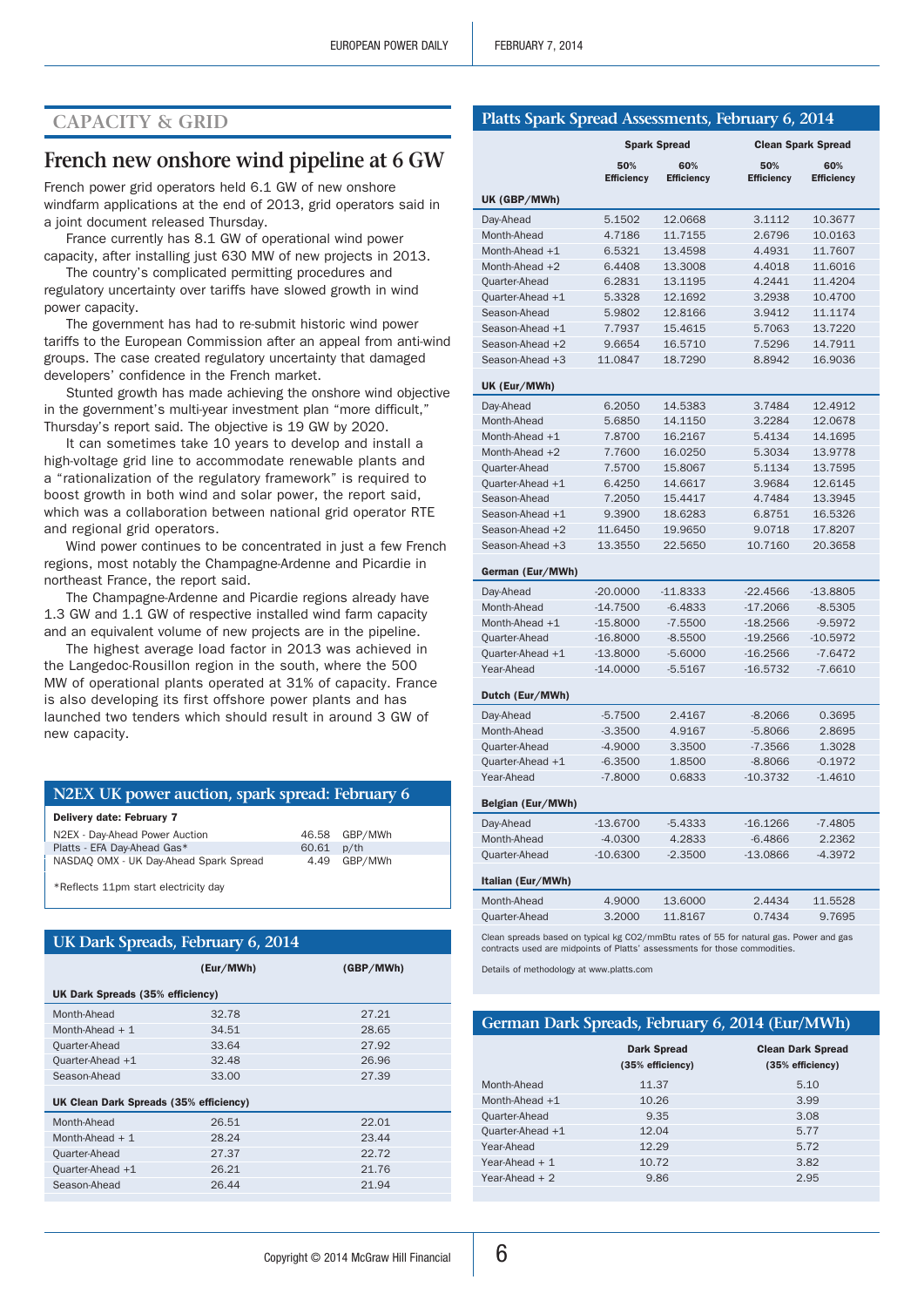These offshore windfarms are scheduled to be brought online from 2017-19, and tenders are planned for further capacity.

French solar expansion has also been slow, with 4.3 GW installed by the end of 2013.

Grid operators have received applications for 2.4 GW of new solar capacity, the report said.

Renewable industry group SER has warned France risks missing its renewable energy target of 23% of energy consumption by 2020 unless the government takes urgent action to promote green energy and remove administrative blockages. *— Robin Sayles*

# **French net exports fall on strike day**

French net power exports fell Thursday, but nuclear output held firm during a 24-hour strike called by France's largest union, CGT, the latest data from grid operator RTE showed.

Localized rolling strikes at coal-fired power plants have curbed generation for almost three weeks, and coal-fired output fell further Thursday, while hydroelectric generation was also down.

French net power exports fell 2.1 GW on the day to 2.3 GW at 9 am local time Thursday, but nuclear power generation rose 0.9 GW to 56.3 GW after the return of two units from unplanned outages earlier in the week.

Dominant power and gas firms EDF and GDF Suez both said Thursday's 24-hour action had no impact on operations at the firms, including power generation.

An EDF spokesman said 7.3% of workers at EDF's engineering and generation arm were on strike Thursday, while the main concentration of strike action among GDF Suez subsidiaries was in storage site and LNG terminal divisions. Some 13% of workers at storage operator Storengy were on strike, while 18.2% of workers at LNG terminal operator Elengy took part in strike action, a GDF Suez spokeswoman said.

The CGT union called for multi-sector action on Thursday in protest of a range of social security and austerity policies, and a strike notice was issued at France's power and gas companies.

Separate rolling strikes have been taking place at coal-fired plants operated by EDF and E.ON France, which has taken offline around 3 GW of coal-fired capacity and driven up demand for gasfired plants.

National coal-fired generation fell 0.4 GW Thursday to 1.6 GW at 9 am local time, while gas-fired generation was at 3.8 GW.

EDF has repeatedly extended the outage notice of around 2 GW of coal-fired capacity at Cordemais, Le Havre and Vitry sur Seine.

Unions are protesting against planned restructuring of E.ON France's coal-fired plant fleet, which includes plant closures, and around 1.1 GW of E.ON France's capacity is forecast offline until at least the end of the week.

An initial deal was made between the company and unions in July 2013 and negotiations continue.

CGT's energy arm, FNME-CGT, has called for the government to intervene and warned that the strike action would intensify unless relations improved.

There was also a drop in generation Thursday from hydroelectric plants, most of which are operated by EDF.

Hydroelectric power fell 2.0 GW on the day to 11.2 GW at 9 am local time.

National power demand has been relatively low this week due to mild winter weather, and consumption was unchanged on the day at 76.3 GW. *— Robin Sayles*

#### **Generating fuel cost comparisons, February 6, 2014**

|                                 |        | <b>Plus</b>     | <b>Total</b>   |                       | Profit/Loss |          |
|---------------------------------|--------|-----------------|----------------|-----------------------|-------------|----------|
| <b>Fuel</b>                     | /MWh   | CO <sub>2</sub> | /MWh           | in GBP                | in Eur      | in \$    |
| <b>UK Baseload (GBP)</b>        |        |                 |                |                       |             |          |
| Gas                             |        |                 |                |                       |             |          |
| Next month                      | 43.05  | 2.09            | 45.14          | 1.56                  | 1.88        | 2.55     |
| Next Q                          | 42.07  |                 | 44.16          | 3.14                  | 3.79        | 5.13     |
| Coal                            |        |                 |                |                       |             |          |
| Next month                      | 20.74  | 5.50            | 26.24          | 20.46                 | 24.65       | 33.38    |
| Next Q                          | 20.71  |                 | 26.21          | 21.09                 | 25.41       | 34.40    |
| <b>NW Europe Baseload (Eur)</b> |        |                 |                |                       |             |          |
| Gas                             |        |                 |                | Eur                   | <b>GBP</b>  | \$       |
| Next month                      | 45.79  | 2.26            | 48.05          | $-13.20$              | $-10.96$    | $-17.86$ |
| Next Q                          | 45.70  |                 | 47.96          | $-15.26$              | $-12.67$    | $-20.65$ |
| Coal                            |        |                 |                |                       |             |          |
| Next month                      | 25.00  | 6.63            | 31.63          | 3.22                  | 2.67        | 4.35     |
| Next Q                          | 24.97  |                 | 31.60          | 1.10                  | 0.91        | 1.49     |
| <b>NW Europe/UK Peak load</b>   |        |                 |                |                       |             |          |
| Fuel Oil 1%S                    |        |                 |                | <b>NWE Eur UK GBP</b> |             |          |
| Next month                      | 118.71 | 4.97            | 123.67         | $-81.02$              | $-49.95$    |          |
| Next Q                          | 117.96 |                 | 122.93         | $-82.03$              | $-48.43$    |          |
| <b>Fuel Oil 3.5%S</b>           |        |                 |                |                       |             |          |
| Next month                      | 113.02 |                 | 117.99         | $-75.34$              | $-45.23$    |          |
| Next Q                          | 112.82 |                 | 117.79         | $-76.89$              | $-44.16$    |          |
| Gasoil 0.1%S                    |        |                 |                |                       |             |          |
| Next month                      | 173.72 |                 | 178.69 -136.04 |                       | $-95.61$    |          |
| Next Q                          | 170.49 |                 | 175.46 -134.56 |                       | $-92.03$    |          |

Note: Based on typical kg CO<sub>2</sub>/mmBtu rates of 101.5 for coal, 55 for natural gas, and 72.5 for oil; and on generating efficiencies of 49% for UK gas plant, 54% for western Europe gas plant, 34% for all coal plant, and 32% for all oil-fired plant. Benchmark coal and distillates are priced at ARA. Details of methodology at www.platts.com



## **UK clean spark spreads, 50% efficiency**

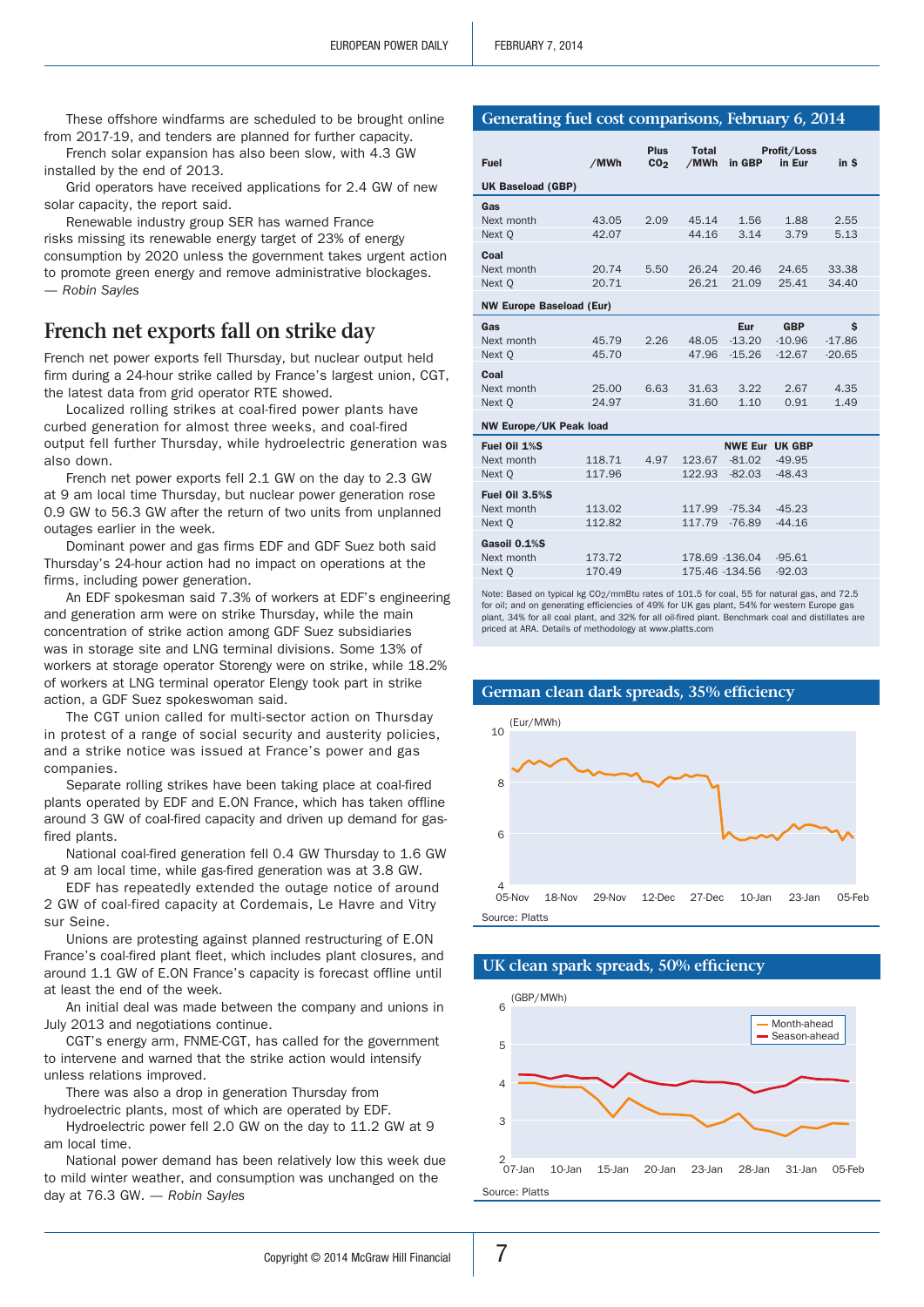# **Swiss-Italian capacity cut Feb 7-11: CASC**

Power transmission capacity on the Switzerland to Italy interconnector will be reduced to 72% of the maximum on February 10 and to a lesser extent from the start of February 7 until the end of February 11, according to a note published on European auction platform CASC.EU.

Capacity on the link from Switzerland into Italy, Italy's largest import interconnector, will be at 72% of its maximum 4-GW capacity between 8:00 am and 7:00 pm CET (0700-1800 GMT) on February 10, the group said.

Otherwise, capacity will be reduced to between 95% and 96% of the full value from midnight on the morning of February 7 through to 8:00 am February 10 and to between 92% and 95% from 7:00 pm the same day until the curtailment ends at midnight on the night of February 11.

CASC.EU cited grid safety as the reason for the curtailment. *— Gianluca Baratti*

## **LEBA Volumes**

# **January power volumes fall 25% as UK grows**

European over-the-counter power volumes were 25% lower in January than in the same month last year at 764.8 TWh, data from the London Energy Brokers Association shows, while UK power traded volumes were their highest in almost two years.

LEBA data released Thursday shows the heavy losses were led by a strong year-on-year decrease in OTC-traded volumes in the German and CEE power markets.

The German market fell 34.4% year on year to 449 TWh in January, including cleared volumes, though German volumes remain larger than all other power market volumes combined.

The CEE markets also saw a strong year-on-year drop in brokered volumes from 32.6 TWh to 17.1 TWh in January, down 47.45% on the year.

A statement from LEBA alongside Thursday's data noted that volumes were still healthy despite strong year-on-year losses.

"Although European volumes look low compared to January 2013 they were actually good. January 13 was the all-time record volume month," LEBA said.

More modest volume losses were seen across Nordic, French and Italian power markets. Nordic brokered power volumes slipped 16.3% on the year to 31.5 TWh in January while French volumes lost 5.61% to 56.9 TWh and Italian volumes were down 5.02% to 55.3 TWh.

## UK OTC volumes at highest since February 2012

The only power market to show a year-on-year increase was the UK market, which grew 12.95% to post total brokered volumes, including cleared volumes, of 95.3 TWh in January.

January's UK volumes were the highest seen from the market since February 2012, LEBA said.

"It's good news," a UK power trader said. "[It's] not necessarily new players, but people being more active in the market after low-volume years."

The healthy UK power market data came despite a decrease in volumes cleared through brokers. LEBA data shows that in January 2013 2% of all UK power volumes were cleared with close to 0% cleared in the same month a year later.

In January 2013 1.29 TWh of UK power volumes were cleared via a broker while 0.13 TWh was cleared a year later.

The UK gas market also saw a strong increase of 17.32%

# **Platts Continental European Indices (Eur/MWh)**

|                     | 06-Feb-14 | Change   |
|---------------------|-----------|----------|
| ContiMonth          | 40.770    | $+0.540$ |
| <b>ContiOuarter</b> | 34.890    | $+0.210$ |
| ContiCal            | 40.300    | $+0.200$ |

Deviation from Continental European Indices and Germany (Eur/MWh)

|                    | <b>ContiMonth</b>   | Germany   |
|--------------------|---------------------|-----------|
| France             | $+4.330$            | $+10.250$ |
| <b>Netherlands</b> | $+5.480$            | $+11.400$ |
| <b>Belgium</b>     | $+5.080$            | $+11.000$ |
|                    |                     |           |
|                    | <b>ContiQuarter</b> | Germany   |
| France             | $-0.590$            | $+1.600$  |
| <b>Netherlands</b> | $+9.710$            | $+11.900$ |
| <b>Belgium</b>     | $+4.160$            | $+6.350$  |
|                    |                     |           |
|                    | <b>ContiCal</b>     | Germany   |
| France             | $+2.600$            | $+6.000$  |
| <b>Netherlands</b> | $+2.800$            | $+6.200$  |
| <b>Belgium</b>     | $+2.700$            | $+6.100$  |
|                    |                     |           |

ContiMonth, ContiQuarter, ContiCal: The Conti-indices are monthly, quarterly and yearly base load indices of consumption-based German, French, Belgian and Dutch assessments to indicate trends in continental European forward power prices in the wholesale market.

#### **Power Price Fundamentals**

|                                   | 06-Feb-14 | Change   |
|-----------------------------------|-----------|----------|
| Brent Oil (Month-ahead - \$/bbl)  | 106.890   | $+1.190$ |
| Coal CIF ARA (Year-ahead - \$/mt) | 82.750    | $-0.100$ |
| EUA (Front December - Eur/mt)     | 6.530     | $+0.360$ |
| UK NBP (Year-ahead - Eur/MWh)     | 26.340    | $+0.260$ |

| Forex Indicators, February 6, 2014 |                |            |             |                                  |       |                |       |  |
|------------------------------------|----------------|------------|-------------|----------------------------------|-------|----------------|-------|--|
|                                    | <b>NOK</b>     | <b>SKr</b> | <b>DKr</b>  | <b>SFr</b>                       | GBP   | US \$          | Zlotv |  |
| Euro<br><b>US \$</b>               | 8.448<br>6.243 |            | 6.530 5.514 | 8.837 7.462 1.222 0.830<br>0.903 | 0.613 | 1.353<br>1.000 | 4.190 |  |

#### **Weather Summary, February 6, 2014**

Week Normal high/low temps (C) and projected deviations from normal

| <b>Celsius</b>                                      | <b>Normal</b> | 06   | 07   | 08   | 09       | 10       | 11          | 12       |  |
|-----------------------------------------------------|---------------|------|------|------|----------|----------|-------------|----------|--|
| <b>CENTRAL EUROPE</b>                               |               |      |      |      |          |          |             |          |  |
| Berlin                                              | $5/-2$        | $+3$ | $+4$ | $+4$ | $+3$     | $+2$     | $+1$        | $\Omega$ |  |
| Frankfurt-am-Main                                   | 5/0           | $+3$ | $+4$ | $+2$ | $+2$     | $\Omega$ | $+1$        | $\Omega$ |  |
| Prague                                              | $3/-3$        | $+2$ | $+2$ | $+3$ | $+2$     | $+2$     | $\mathbf 0$ | $\Omega$ |  |
| Vienna                                              | $5/-2$        | $+2$ | $+2$ | $+3$ | $+3$     | $+2$     | $+4$        | $+3$     |  |
| Warsaw                                              | $2/-4$        | $+1$ | $+2$ | $+3$ | $+3$     | $+2$     | $-1$        | $+2$     |  |
| <b>NORTHWEST EUROPE</b>                             |               |      |      |      |          |          |             |          |  |
| Amsterdam                                           | 6/1           | $+3$ | $+3$ | $+3$ | $+1$     | $+2$     | $\Omega$    | $\Omega$ |  |
| <b>Brussels</b>                                     | 7/1           | $+3$ | $+4$ | $+3$ | $+1$     | $+1$     | $+1$        | $-2$     |  |
| London                                              | 9/3           | $+2$ | $+2$ | $+1$ | $\Omega$ | $-1$     | -3          | $-2$     |  |
| Paris                                               | 9/2           | $+3$ | $+4$ | $+3$ | $+1$     | $-1$     | $-3$        | $-2$     |  |
| <b>SCANDINAVIA</b>                                  |               |      |      |      |          |          |             |          |  |
| Copenhagen                                          | $3/-1$        | $+1$ | $+2$ | $+1$ | $+1$     | $\Omega$ | $+1$        | $\Omega$ |  |
| Helsinki                                            | $-2/-8$       | $+1$ | $+3$ | $+5$ | $+4$     | $+4$     | $+3$        | $+4$     |  |
| Oslo                                                | $-2/-9$       | $+4$ | $+6$ | $+5$ | $+6$     | $+6$     | $+6$        | $+4$     |  |
| Stockholm                                           | $0/-4$        | $+3$ | $+4$ | $+4$ | $+4$     | $+4$     | $+3$        | $+2$     |  |
| <b>SOUTHERN EUROPE</b>                              |               |      |      |      |          |          |             |          |  |
| Lisbon                                              | 16/9          | $-1$ | $-2$ | $-1$ | $-2$     | $-1$     | $\Omega$    | $-1$     |  |
| Madrid                                              | 13/1          | $+4$ | $-1$ | $+2$ | $-1$     | 0        | -1          | $-2$     |  |
| Milan                                               | $9/-1$        | $+2$ | 0    | $-1$ | $-1$     | $-2$     | -5          | -3       |  |
| Source:CustomWeather, 06Feb14/06:56 AM EST/1156 GMT |               |      |      |      |          |          |             |          |  |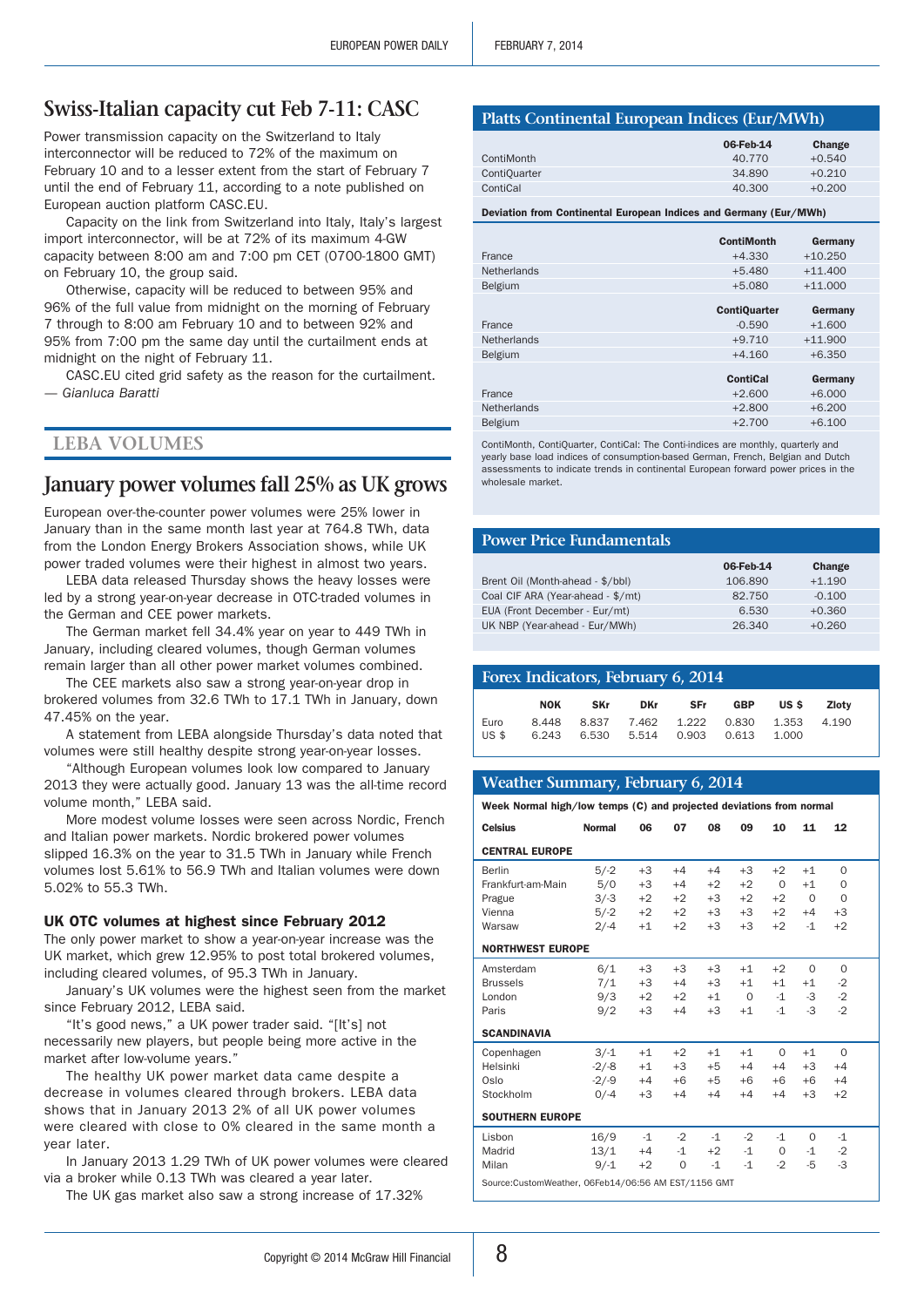on the year to 1,207.5 TWh traded OTC in January, LEBA data showed, but the trader said this did "not necessarily" support stronger volumes in the power market. *— Jillian Ambrose*

# **EU carbon volumes fall 29.7% in January**

The traded volume of greenhouse gas emissions permits in Europe in January fell by 29.7% from the previous month, according to figures released Thursday by London brokers.

Emissions trading volume fell by 71.7 million mt to 169.3 million mt of CO<sub>2</sub> equivalent in January, down from 240.9 million mt in December, the London Energy Brokers' Association said in a monthly report.

That figure includes 142.7 million mt of EU Allowances under the EU Emissions Trading System (down 30.6%), and 15.1 million mt of Certified Emission Reductions from the UN's Clean Development Mechanism (down 49%), which governs emissions reduction projects in developing countries.

The traded volume of other emissions products — including Emission Reduction Units from the UN's Joint Implementation program — increased to 11.4 million mt, up from 5.5 million mt in December, the figures show.

Average daily volumes in January stood at 7.7 million mt/day across all emissions products, down from 11.5 million mt/day in December, LEBA said.

January's total volume was also down 59.3 million mt or 25.9% compared with January 2013, it said.

LEBA's figures include over-the-counter trades in emissions products traded bilaterally between counter-parties, of which a large proportion is given up for clearing on exchanges.

The figures exclude exchange-traded derivative products such as futures and options.

LEBA represents the FCA-regulated wholesale market brokers in over-the-counter and exchange-traded UK and liberalized European energy markets.

The LEBA members currently operating in the European emissions markets are Evolution Markets, GFI Brokers, ICAP Energy, Marex Spectron, Tradition Financial Services and Tullet Prebon Energy. — Staff

## **Platts UK Assessments (GTMA, GBP/MWh)**

| February 6, 2014                |                 | <b>Euro Equivalents</b> |                 |                 |
|---------------------------------|-----------------|-------------------------|-----------------|-----------------|
|                                 | <b>Baseload</b> | Peak                    | <b>Baseload</b> | Peak            |
| Day-ahead                       | 46.45 - 46.85   | $52.00 - 52.70$         | 55.96 - 56.45   | $62.65 - 63.49$ |
| Weekend                         | 43.70 - 44.30   |                         | 52.65 - 53.37   |                 |
| Week Ahead                      | $46.20 - 47.20$ | $53.00 - 54.00$         | 55.66 - 56.87   | 63.86 - 65.06   |
| Week Ahead+1                    | $45.60 - 47.60$ | $52.75 - 54.55$         | 54.94 - 57.35   | 63.55 - 65.72   |
| Mar                             | $46.20 - 47.20$ | $52.20 - 53.20$         | 55.66 - 56.87   | $62.89 - 64.10$ |
| Apr                             | $47.60 - 48.60$ | $53.90 - 54.90$         | $57.35 - 58.55$ | 64.94 - 66.14   |
| May                             | $47.10 - 48.10$ | $53.00 - 54.00$         | 56.75 - 57.95   | 63.86 - 65.06   |
| 02 14                           | 46.80 - 47.80   | $53.10 - 54.10$         | $56.39 - 57.59$ | $63.98 - 65.18$ |
| 03 14                           | 45.85 - 46.85   | $51.95 - 52.95$         | 55.24 - 56.45   | 62.59 - 63.80   |
| Summer 2014                     | $46.50 - 47.50$ | $52.55 - 53.55$         | 56.02 - 57.23   | 63.31 - 64.52   |
| Winter 2014/15                  | $53.30 - 54.30$ | $61.80 - 62.80$         | 64.22 - 65.42   | 74.46 - 75.66   |
| Summer 2015                     | $50.60 - 51.60$ | 56.60 - 57.60           | $60.96 - 62.17$ | 68.19 - 69.40   |
| Winter 2015/16                  | $56.45 - 57.45$ | $67.20 - 68.20$         | 68.01 - 69.22   | 80.96 - 82.17   |
| Summer 2016                     | $50.20 - 51.20$ | 56.40 - 57.40           | $60.48 - 61.69$ | $67.95 - 69.16$ |
| April 2014 Annual 49.90 - 50.90 |                 | $57.18 - 58.18$         | $60.12 - 61.33$ | 68.89 - 70.10   |

Baseload=2300-2300, Peak=0700-1900

Daily indices

| GBP/MWh | Eur/MWh | Change D-1<br>(GBP/MWh) |
|---------|---------|-------------------------|
| 46.65   | 56.20   | $+1.55$                 |
| 44.00   | 53.01   | $-0.50$                 |
| 46.70   | 56.27   | $+0.75$                 |
|         |         |                         |

Index definitions are published in the Platts methodology guide available on the Platts website.

## **UK power consultation**

Platts is proposing to refocus its UK annual power assessments to reflect changing trading patterns in the electricity market as forward delivery periods migrate to the Gregorian calendar.

Effective March 31, 2014, Platts proposes to launch daily baseload and peakload assessments of year-ahead calendar power for delivery January 1-December 31, assessed as a midpoint only.

Platts also proposes to discontinue its April annual baseload and peakload assessments — which cover the forward period from April to March — when the April 2014 annual contract expires on March 28, 2014.

Please send comments and questions to power@platts.com with a copy to pricegroup@platts.com by February 21.

# McGRAW HILL FINANCIAL

Power Editors Anna Crowley, Andreas Franke, Petra Witowski, Jillian Ambrose, Darren Stetzel, Beatrice Bedeschi Emissions Editor Frank Watson London Editoria power@platts.com Global Editorial Director, Power

**PLATTS** 

Vice President, Editorial Dan Tanz

Platts President Larry Neal

Sarah Cottle

Manager, Advertisement Sales Kacey Comstock

*European Power Daily* is published daily Monday-Friday except for UK public holidays, by Platts, a division of McGraw Hill Financial, registered office: 20 Canada Square, Canary Wharf, England, E14 5LH.

Officers of the Corporation: Harold McGraw III, Chairman; Doug Peterson, President and Chief Executive Officer; Kenneth Vittor, Executive Vice President and General Counsel; Jack F. Callahan, Jr., Executive Vice President and Chief Financial Officer; Elizabeth O'Melia, Senior Vice President, Treasury Operations.

Prices, indexes, assessments and other price information published herein are based on material collected from actual market participants. Platts makes no warranties, express or implied, as to the accuracy, adequacy or completeness of the data and other information set forth in this publication ('data') or as to the merchantability or<br>fitness for a particular use of the data. Platts assumes no liability in connection with any party's use of Corporate policy prohibits editorial personnel from holding any financial interest in companies they cover and from disclosing information prior to the publication date of an issue.

Copyright © 2014 by Platts, McGraw Hill Financial

EUROPEAN POWER DAILY

Permission is granted for those registered with the Copyright Clearance Center (CCC) to photocopy material herein<br>for internal reference or personal use only, provided that appropriate payment is made to the CCC, 222 Rosew Drive, Danvers, MA 01923, phone (978) 750-8400. Reproduction in any other form, or for any other purpose, is forbidden without express permission of McGraw Hill Financial. For article reprints contact: The YGS Group, phone +1-717-505-9701 x105. Text-only archives available on Dialog File 624, Data Star, Factiva, LexisNexis, and Westlaw.

Platts is a trademark of McGraw Hill Financial

# Volume 16 / Issue 27 / February 7, 2014

ISSN: 1556-3243

#### To reach Platts

E-mail:support@platts.com North America

Tel:800-PLATTS-8 Latin America

Tel:+54-11-4121-4810 Europe & Middle East

Tel:+44-20-7176-6111 Asia Pacific

Tel:+65-6530-6430

Advertising

Tel : +1-720-264-6631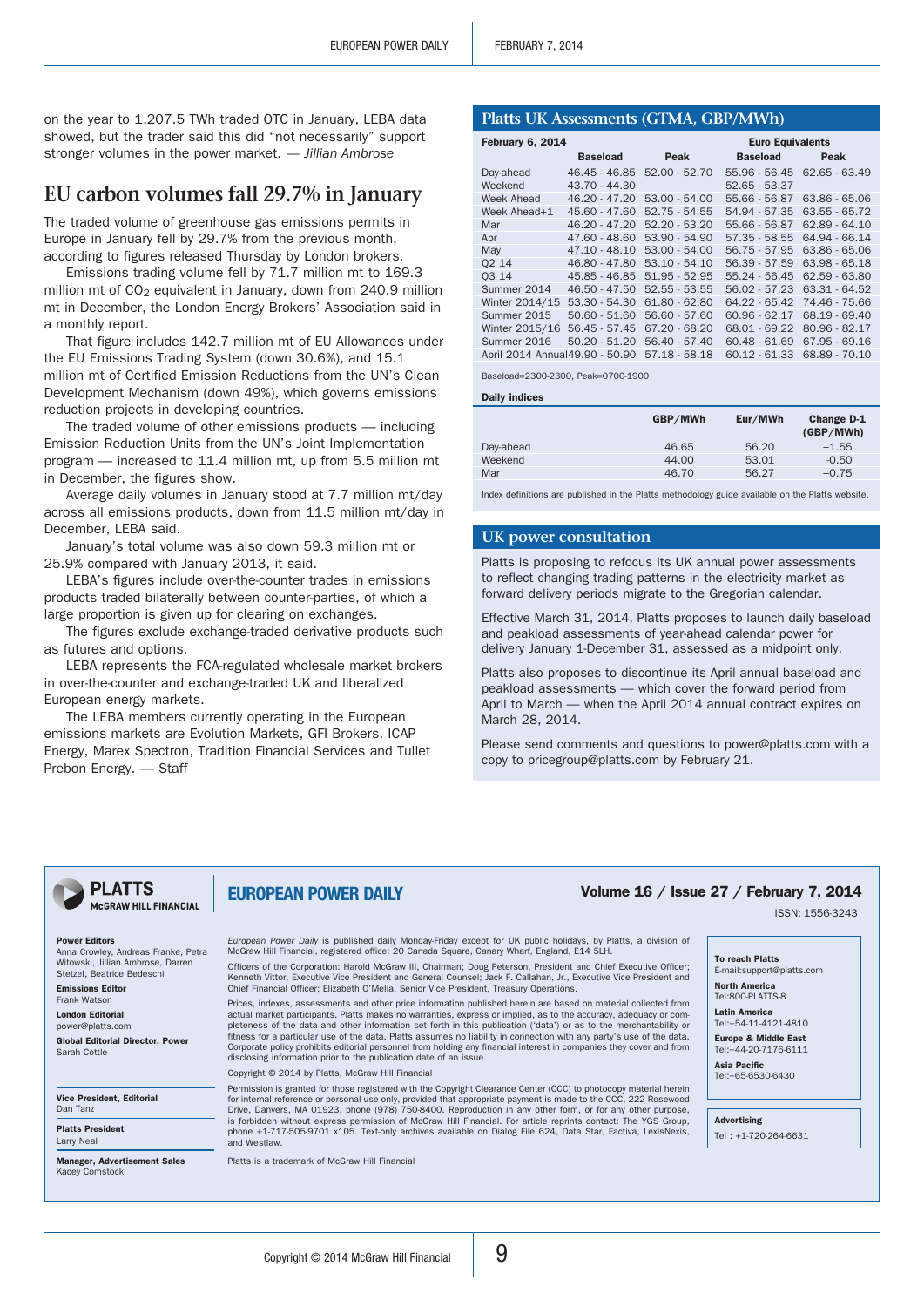# **Turkish Market**

# **Turkish PMUM spikes on tight Iran supply**

Day-ahead power on Turkey's PMUM exchange spiked in the past week after severe cold in Iran troubled natural gas flows destined for Turkey, subsequently restricting the volume of natural gas available to power producers, market sources said Thursday.

Sources added that the delayed arrival of an LNG tanker from Algeria had also helped elevate the spot price at a time of severe tightness.

The PMUM day-ahead price averaged Turkish Lira 153.17/ MWh (Eur51/MWh, \$69.35/MWh) on January 30, starting this week at Lira 152/MWh (Eur50.60/MWh), spiking up to Lira 217.49/MWh (Eur72.40/MWh) Wednesday and Lira 210/MWh (Eur69.90/MWh) Thursday, a Lira 56.83/MWh (Eur18.90/MWh) increase on the week overall.

Traders told Platts that with temperatures in Iran heard at almost minus 10 degrees Celsius in Tehran at times, the cold weather has severely restricted flows of Iranian natural gas into Turkey, with the government forced to prioritize supply to private power generators and households over state-owned operators.

"There are less Iranian gas flows into Turkey. In Iran it is freezing, so gas supply has been cut to state-owned operators," one trader said.

"There is also high consumption in the west of Turkey which is normal, but temperatures are below normal in the east, so demand is fairly high there. But next week temperatures everywhere are expected to be above normal," he added.

The latest Intellicast forecast showed Thursday that temperatures in Tehran are currently between a high of 2 C and a low of minus 7 C, although levels are forecast to creep gradually higher through to the start of next week when temperatures are pegged at minus 1-2 C to 8 C.

In the west temperatures in Istanbul were 5-8 C Thursday, rising to 11-12 C at the weekend, while in the east, those in Erzincan were as low as minus 10 C to positive 4 C, forecast to last through the weekend.

Traders had also pointed to the delay of an LNG tanker as a reason for the bullish sentiment, but sources in the LNG market told Platts that the 126,130 cubic meter Ramdane Abane had now arrived at Marmara from Arzew in Algeria Thursday, having been delayed for a day.

Industrial demand is also a major mover of the electricity market in Turkey, and in the steel sector, for example, Platts daily assessment for Turkey's benchmark steel product, reinforcing bar, rose \$7.50/mt to \$193/mt Wednesday on-week.

Market sources told Platts that Turkish steel mills' margins

# **Turkish PMUM power settlement price**



improved over the last week as scrap prices fell more than rebar, with electric arc furnaces finally making a move to procure large quantities of material after a near-silent January.

A spokesman for the Turkish energy ministry and grid operator Botas both denied any knowledge of flow restrictions when contacted by Platts. *— Darren Stetzel*

# **Politics & Policy**

# **ACER queries cost of Entso-e data site**

EU energy regulatory agency ACER has asked EU electricity grid operators' body Entso-e to provide more information on the costs of a planned Eur4.25 million (\$5.8 million) market data publication website, it said Thursday.

"ACER considers the information received from Entso-e insufficient for assessing its cost effectiveness," ACER said in a formal opinion on Entso-e's November proposal for operating the site.

ACER said Entso-e had estimated that the site would "involve probably one-off costs of Eur4.25 million and annual running costs of Eur470,000."

Entso-e is required by a 2013 EU regulation to develop a centralized, public, free English-language EU website for publishing electricity market data by January 5, 2015.

Entso-e secretary-general Konstantin Staschus has said that the new website would carry "20 times the amount of data" that Entso-e carries on its current market data website.

The data will come from electricity grid operators, generators and large energy users. It will include generation outages and actual generation for units of 100 MW and more, generation forecasts, network availability, balancing, cross-border interconnection capacity and demand outages. *— Siobhan Hall*

# **France, Germany to develop 'Energy Airbus'**

French and German parliamentary committees are to develop an 'Energy Airbus' project to move forward with energy transition plans, France's economic affairs committee said in a statement Thursday.

Francois Brottes, head of the committee, met with his German counterpart Wednesday, and they agreed to schedule regular meetings from April to work together on the project, aimed at reshaping the power generation mix in the years to come and reducing nuclear power.

French President Francois Hollande said January 14 his government was looking at the creation of a "large Franco-German company for the energy transition," citing aeroplane manufacturer Airbus as a success story which could be emulated.

Germany has already pledged to shut its nuclear power fleet by 2022 and expanded aggressively in renewable power generation, while the French government is to propose new legislation this year which would reduce the share of nuclear power generation and boost green growth.

The first set of meetings between the two nations' parliamentary committees will focus on "deepening the dialogue on the questions posed by the implementation of the energy transition," Brottes' committee said.

These meetings should result in the creation of a working group charged with "defining the framework" of a European energy leader, "Energy Airbus," the committee said.

Press reports last month suggested France and Germany are studying the creation of a giant solar panel making factory to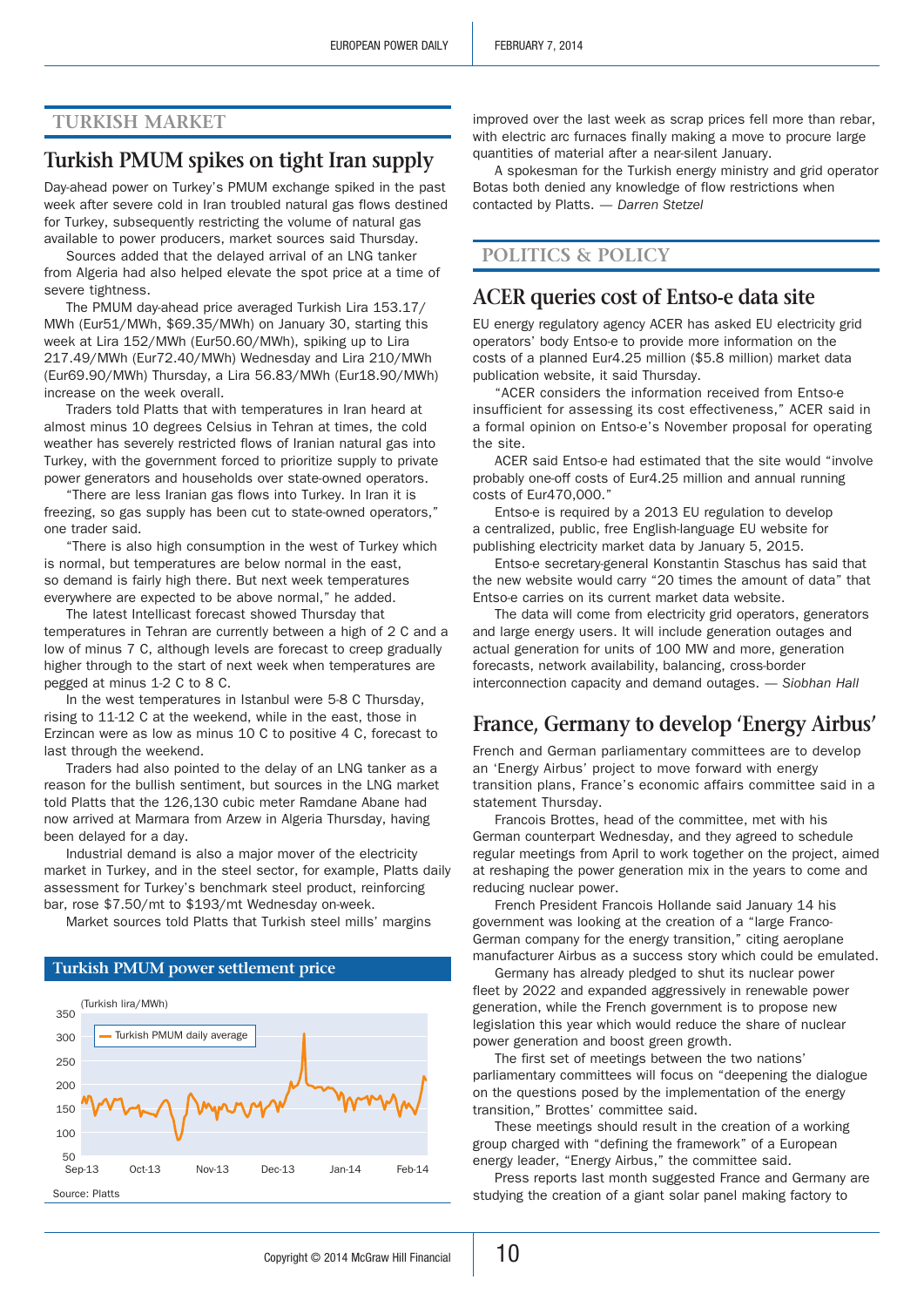compete against low-cost Asian production.

The implementation of state subsidised renewable power into Europe's liberalised power markets has been a challenging area for Europe's utilities.

The minimal marginal cost of renewable power has distorted the market and helped prompt the closure of unprofitable gasfired plants.

UFE, France's electricity industry group called Thursday for France and Germany to form an alliance to set the standard for integrating rising renewable power capacity into Europe's grid, which could then be emulated by other nations.

"The Franco-German alliance could act as the motor for the evolution of the European electricity 'market design'," UFE said. *— Robin Sayles*

# **Areva, Schneider in fuel cell agreement**

Areva and Schneider Electric are to jointly develop hydrogen fuel cell-based energy storage units, the French companies said Thursday.

The two have agreed to work together to design "energy storage solutions that guarantee the reliability of electrical grids for isolated sites and areas where access to power is limited," Areva said.

The project is to use Areva's 'Greenergy Box', an electrolyzer and fuel cell unit that stores hydrogen and oxygen from water electrolysis during periods of low energy demand, for conversion to electricity during peak consumption periods.

A box is already connected to a 560 kW solar photovoltaic power plant on the MYRTE demonstration platform in Corsica, and another is soon to be connected to 35 kW peak solar photovoltaic panels in La Croix Valmer, southern France, Areva said.

"The signature of this agreement with Areva will enable Schneider Electric to achieve grid parity for renewable energies while managing their intermittency and optimizing network connection," Areva said.

'Grid parity' is the point at which renewable energy sources are competitive with conventional energy, no longer needing subsidy.

Schneider Electric's Frederic Abbal said the agreement would allow Areva to capitalize on Schneider's global electrical grid management business. *— Henry Edwardes-Evans*

**Market Comment**

#### **European Power Markets**

# **UK prompt tracks NBP gas higher**

Prompt power prices rose Thursday morning with support from rising NBP gas prices as lower wind generation forecast for Friday is offset by weaker overall demand.

On the OTC market day-ahead baseload was last heard before midday at a GBP1.55 premium to Wednesday's close at GBP46.65/MWh while peakload power prices traded up GBP1.35 to GBP52.35/MWh.

The day-ahead baseload power auction through N2EX and APX outturned just slightly below OTC at GBP46.58/MWh.

Stronger day-ahead prices come following the NBP gas market which saw rising prices over the morning as a result of short-term gas supply problems announced by Norway's Gassco.

Within-day gas traded at 61.00 pence/therm and day-ahead gas at 60.65 p/th, compared with a day-ahead closing level Wednesday of 60.15 p/th.

Norway's Gassco said on its website there was a 26 million cu m/day reduction at the Kollsnes terminal due to external power problems and a 27 million cu m/day reduction at the Troll field due to a compressor failure.

In addition, National Grid data shows lower wind power generation forecasts for Friday although this is likely to be offset by typically reduced demand levels.

At midday Thursday wind power was pegged above 4 GW with gas- and coal-fired power at 12.7 GW and 17.3 GW respectively, but over much of Friday wind will fall below the 3 GW mark which should lead to great use of more expensive gas-fired power.

Peak daily power demand is expected to fall from Thursday's 52 GW forecast for 17.30 GMT to 50.4 GW forecast for the same time Friday.

In addition, surplus margins are expected to widen from just 11.4 GW to 14.7 GW, National Grid data shows.

Bullish sentiment on the NBP gas prompt removed the downward pressure which has weighed on forward curve prices in recent weeks, allowing prices on the gas and power curve to bounce higher on the day.

Gains were strongest on the near curve with weekahead baseload climbing GBP1.25 to GBP46.70/MWh while March base firmed 75 pence to the same closing price.

Further out, gains were more modest with EFA Summer 14 rising 75 pence to GBP47/MWh and the Gregorian Winter 14 rising 65 pence to GBP53.80/MWh.

# **French prompt down almost Eur10 on supply**

French prompt power prices fell by almost Eur10 Thursday on a period of much milder than usual weather for this time of year alongside healthy domestic supply and renewable output in Germany, market sources said.

Baseload power for Friday delivery closed Eur9.50 lower on the day at Eur35.75/MWh, with peakload down Eur9.50 to Eur44/MWh. Epex Spot settled the same contracts around OTC levels at Eur35.86/MWh and Eur44.60/MWh.

In the Netherlands, Friday baseload closed Eur3.25 lower at Eur43.25/MWh OTC, and the peakload price fell Eur1.50 to Eur52.50/MWh. APX settled base at Eur47.12/MWh and peakload at Eur56.86/MWh.

With no fresh unplanned outages following a flurry on the nuclear side Wednesday and little impact from rolling industrial strikes on the coal side - despite having hindered output in the past week - traders said supply margins are relatively healthy during the current mild weather spell.

CustomWeather data showed temperatures in Paris are currently forecast to stay 3-4 degrees Celsius above the 2-9 C seasonal norm through to Saturday, with temperatures in Amsterdam 3 C above the 1-6 C norm.

Maximum demand in France is currently at 76.5 GW, RTE data indicates, falling to 74.1 GW Friday before rising to 77.6 GW Monday, the high of next week.

On the supply side, coal-fired generation remains at a reduced 2 GW, and will hold there Friday, but the forecast suggests output will reach 4.4 GW by Monday. Meanwhile, nuclear generation is at 57 GW having been at 60 GW last week, holding at 58 GW through to the end of the week-ahead.

In Germany, wind power generation was also forecast to almost double to 17 GW for average baseload hours Friday, according to a source, while solar output was seen to drop sharply to 2 GW for average peakload hours Friday, boosting cross-border supply availability.

Further forward, baseload power for March delivery rose by 60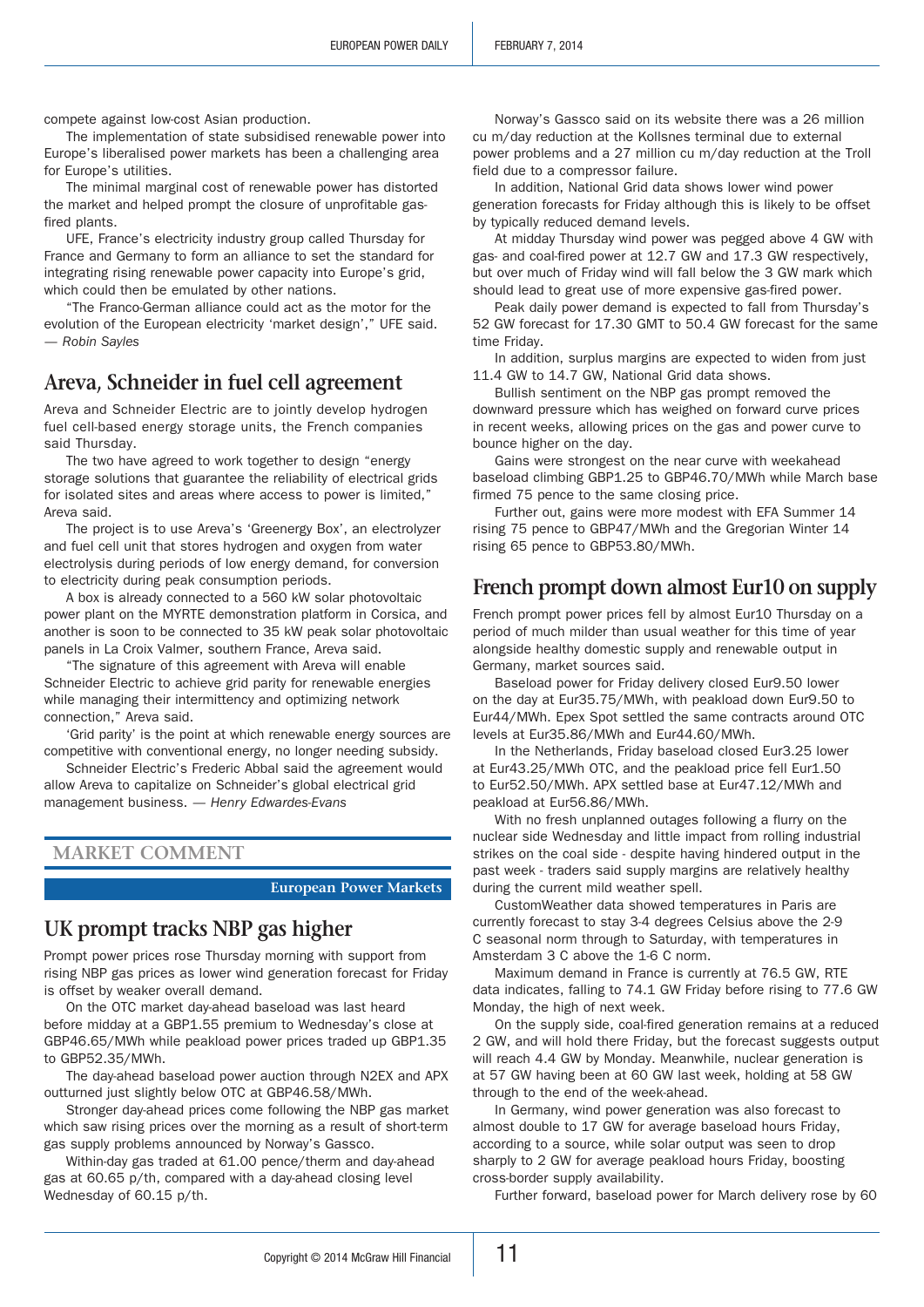euro cent to Eur45.10/MWh, with the Netherlands up Eur1.10 at Eur46.25/MWh. The French Q2'14 baseload price gained 20 euro cent to close at Eur34.30/MWh Thursday, while the Dutch price rose 25 euro cent to Eur44.60/MWh.

On the far end of the curve, core contract German Cal 15 baseload rose by 20 euro cent on the day to finish at Eur36.90/ MWh Thursday, and the French contract gained 15 euro cent to Eur42.90/MWh. The Dutch equivalent rose by 25 euro cent to Eur43.10/MWh.

# **German Cal at 2014-high on carbon**

German year-ahead power prices rose Thursday to their highest level so far this year as EUA carbon allowances rallied further above Eur6/mt, their highest in over 12 months.

By contrast, day-ahead prices fell another 15% to their lowest working day level so far this year as a strong wind power forecast combined with reduced demand due to the typical decline on a Friday afternoon and unseasonally mild temperatures, a trader said.

Baseload power for day-ahead delivery was last heard OTC before 11:00 am London time Eur5 lower at Eur29/MWh, with day-ahead peakload down Eur6.25 to Eur33.25/MWh, the lowest level for a working-day-ahead peakload contract so far this year, Platts data shows.

Epex Spot settled Friday base just below OTC at Eur28.85/ MWh, but peakload above OTC at Eur34.55/MWh.

Wind power generation was forecast to almost double to 17 GW for average baseload hours Friday, and forecast above 20 GW this weekend, according to a source.

Solar output was seen to drop sharply to 2 GW for average peakload hours Friday, the source added.

Conventional plant availability for Friday will be slightly lower on the day amid continued unplanned lignite outages and EEX transparency pegging lignite plant availability at 18.9 GW, coal at 13.9 GW and nuclear unchanged at its full 12 GW.

Temperatures are forecast to remain significantly above seasonal norms with CustomWeather pegging Dusseldorf up at 5 C above the norm Friday, falling to just 1 C above the norm by Wednesday.

Further out on the prompt, the weekend contract was heard Eur1 higher at Eur17/MWh, still around half of January's average weekend value, while week 7 base gained just 10 euro cent to Eur33.10/MWh with no significant change to the rather mild and windy weather scenario.

On the near curve, March base rose 30 euro cent to Eur34.85/ MWh, while Q2 base gained 25 euro cent to Eur32.70/MWh.

Further forward, Cal 15 base rose 20 euro cent to Eur36.90/ MWh, its highest closing level so far this year yet after trading as high as Eur37/MWh during the session.

EUA emissions allowances jumped to their highest level in over a year, up 37 euro cent at Eur6.53/mt by close, a gain of almost 14% from a week ago, Platts data shows.

Year-ahead coal into Europe eased just \$0.10 to \$82.75/mt, just holding above its 2014-low.

# **Hungarian spot premium over Germany rises**

The premium at which Hungarian day-ahead power prices have been trading above Germany widened by more than 6 euros this week to Eur7.50 Thursday as strong wind power generation in Germany weighed heavily on the prompt.

Baseload power for Friday delivery was last heard trading OTC at Eur36.50/MWh before Platts' 11am close, down 4 euros or nearly 10% on the day but still 7.50 euros above its German counterpart.

The location spread between the two markets has widened by more than 6 euros this week from Eur1.40 on Monday due to sharp declines in the German market ahead of rising wind power generation expected Friday and over the weekend.

In contrast, the Hungarian power market has posted only slight losses this week despite healthy supply margins and mild weather easing pressure on demand.

Reduced transmission flows from Austria would be offset by strong imports from Serbia, data from the Central Allocation Office showed, although hourly capacity prices on the Austrian border continue to climb with hour 12 at Eur14.67/MWh for Friday.

Weekend and week-ahead prices also remained bearish, closing at Eur27/MWh and Eur37/MWh respectively, as mild weather forecasts filtered through to the prompt. Temperatures across the region will remain up to 3 degrees Celsius above seasonal norms from Friday through the weekend and into week 7, according to CustomWeather.

HUPX settled day-ahead base below OTC at Eur33.04/MWh while the peakload contract cleared at Eur40.30/MWh, while Czech OTE outturned day-ahead prices at Eur30.30/MWh for baseload and peak Eur34.92/MWh.

Czech day-ahead base changed hands OTC at Eur28.90/MWh, down Eur4.60 or 14% on the day, while the peakload contract shed Eur6 or 15% to Eur33/MWh.

However, weekend base climbed Eur1.25 or 8% on the day to close at Eur17/MWh in line with the German market.

Trading volumes on the curve remained weak Thursday with most activity concentrated on the prompt. Czech March base was assessed at Eur33.95/MWh, up 30 euro cent on the day, while Cal 15 base gained 20 euro cent triggered by a bullish sentiment in the emissions market.

Meanwhile, Hungarian March base climbed 35 euro cent to Eur37.85/MWh with Cal 15 base changing hands at Eur43.50/ MWh, up 15 euro cent on the day.

# **Polish day-ahead falls on rising wind**

Polish day-ahead power prices fell sharply Thursday as an increase in wind power generation to just over 2 GW and a lack of power exports boosted supply margins, sources said, while year-ahead power prices surged to their highest level since March last year.

POLPX cleared day-ahead base at Zloty 162.74/MWh, down Zloty 13.63 or 7.7% on the day, while the peakload contract settled nearly 19 Zloty or 9% lower on the day at Zloty 180.68/MWh.

Wind power generation was set to rise above 2 GW during peakload hours Friday, according to data from the national grid operator, while a lack of power exports to neighboring countries further boosted supply margins to 3 GW.

Market sources said the lower prices were further supported by the balancing market results.

"We had weak fundamentals this week and a high spot price and the balancing market result was 40 Zloty below the spot settlement," said a trader. "The market has been long this week which has triggered a strong bearish trend on the prompt".

Baseload power for delivery in week 7 also fell 2 Zloty on the day to close at Zloty 156/MWh with temperatures set to rise up to 3 degrees Celsius above seasonal averages, data from CustomWeather showed.

The bearish trend also filtered through to the front-month contracts with March base shedding 60 grosz to Zloty 150.20/ MWh, while the peakload contract drifted 50 grosz lower to Zloty 184.50/MWh.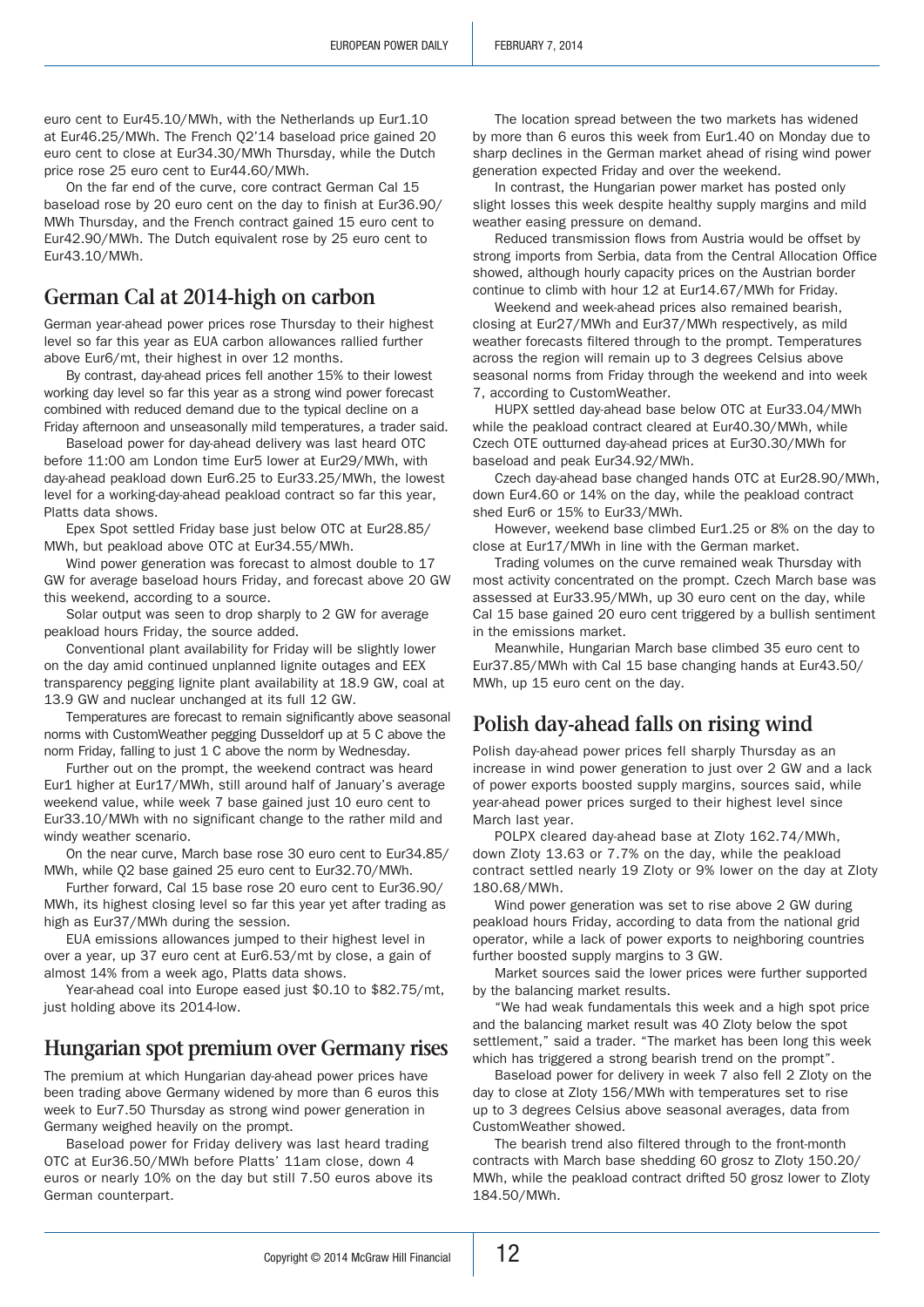Further forward, a strong rally in EU carbon emissions Thursday morning lifted year-ahead power prices to 163.25/MWh earlier in the session before the contract drifted lower to close at Zloty 162.75/MWh, still Zloty 2.15 up on the day and the highest level for year-ahead base since March 6, Platts data showed.

# **Bullish CO2 lifts Italian curve**

Italian power prices rebounded on Thursday after they had remained bearish for several days, posting gains on both the near and far curve on the back of rising  $CO<sub>2</sub>$  and oil prices, market sources said.

The front-month March contract rose by 10 euro cent on the day, closing at Eur57.10/MWh.

The Q2 14 and Q3 14 edged 30 and 50 euro cent higher to Eur54.90/MWh and Eur61/MWh respectively, while the Cal 15 was pegged at Eur56.90/MWh, with a 45 euro cent increase on the day.

A power trader in Italy said that the movement was in line with a rebound in prices on all commodities, and in particular on  $CO<sub>2</sub>$  and oil prices.

CO2 prices rose above Eur6.50/mt Thursday, while the Brent front-month crude moved \$1.19/barrel higher to \$106.89/barrel. On the prompt, the PUN - single national purchasing day-ahead price - also posted gains on IPEX, rising by around Eur5 to settle at Eur59.23/MWh.

Despite gains on the prompt, the trader said however that fundamentals remained bearish.

Zonal selling prices cleared at Eur58.86/MWh in the north, Eur55.63/MWh in the centre-north, Eur55.39/MWh in the centresouth, south and Sardinia and Eur83.11/MWh in Sicily.

Temperatures in Milan and Rome were forecast at between 5/8 and 5/14 degrees Celsius respectively on Friday, according to the weather forecaster service of the Italian newswire ANSA.

Power demand was forecast by GME to reach a hourly maximum of 44.10 GW for hour 19.

# **Spanish Fri falls to Eur5 as wind, hydro surge**

Spanish day-ahead power prices fell to Eur5/MWh Thursday with the pool price delivering at just above Eur3/MWh, prompting renewed bearish sentiment along the prompt to see Saturday contracts trade as low as Eur1/MWh.

Friday baseload closed at Eur5/MWh OTC, Eur2 below Wednesday's closing price for Thursday delivery.

The OMIE exchange outturned day-ahead at Eur3.20/MWh, 36% lower on the day, with six hours for Friday delivery clearing at zero.

Red Electrica data showed wind production at 11.7 GW as of 18:50 local time Thursday, with hydro almost doubling day-onday to 7.9 GW. The respective shares of the generation mix were 32.9% and 22.2%, according to the grid data, bringing combined renewables output to 55.1% of the total.

Grid forecasts pegged Friday's wind generation at 13-14 GW during the afternoon and evening peak hours and above 11.5 GW throughout the day.

On the forward curve, Wednesday's gains for the months and quarters proved short-lived with continued bearish sentiment from the front feeding through to all contracts other than the front-year.

March and April posted the heaviest day-on-day losses, sliding Eur3 and Eur2.50 since Wednesday to closes of Eur29.75/MWh and Eur29.60/MWh respectively.

At the far end, Cal 15 base moved higher intraday as forward power markets across Continental Europe took direction from a bullish carbon market.

The Spanish front-year was heard at Eur49.10/MWh early afternoon before retracing later in the session to close unchanged on the day at Eur48.95/MWh.

**EUA Market**

# **EUAs hit 13-month high as EP backs fix**

EU Allowance prices rallied to their highest level since January 2013 on Thursday after the EU Parliament gave its final approval to the European Commission's backloading plan.

The vote means the proposal can almost certainly start before the end of March — allowing 400 million EUAs to be removed from this year's auctions — pending a rubber stamp by the EU Council expected later this month.

December 2014 EUAs were trading at around Eur6.20 in early deals, little changed from Wednesday's close.

Prices dipped to just above the Eur6.00 mark in the morning session but began to rally as news filtered through that the Parliament had backed a fast-track process for approving the EC's backloading plan.

Prices jumped as high as Eur6.74/mt on Thursday afternoon — the highest since January 9, 2013.

Since the EU Council has already agreed on the backloading proposal in December last year, its final sign-off is now considered a formality.

The Council is tentatively scheduled to do that on February 24. That means backloading should start this quarter,

allowing the EC to remove 400 million mt from this year's auctioning schedule.

The EP's environment committee chairman Matthias Groote said backloading was "back on track" after the Parliament shortened the scrutiny period on Thursday.

EU Climate Action Commissioner Connie Hedegaard on Thursday said: "Good news from European Parliament today. Last obstacles removed. So backloading can now start before the end of March," in a comment posted on Twitter.

In the futures market, Dec 2014 EUA volumes surged on ICE Thursday, as the EP vote attracted participants back into the market to trade in hefty volumes.

Volume on the front-December contract alone was recorded at over 36 million mt as of 5 pm London time, with over 7 million mt done on the Dec 2015 contract.

With backloading now in the bag, further price direction will be determined by a number of factors, including the extent of regular buying by power generators to hedge forward power sales, possible selling by the structural longs, and speculative moves by the financials.

December 2014 EUAs were quoted at Eur6.53 at the close Thursday, up 36 euro cents or 5.8% from the previous close.

December 2014 CERs were quoted at Eur0.41, down 2 euro cents on the day.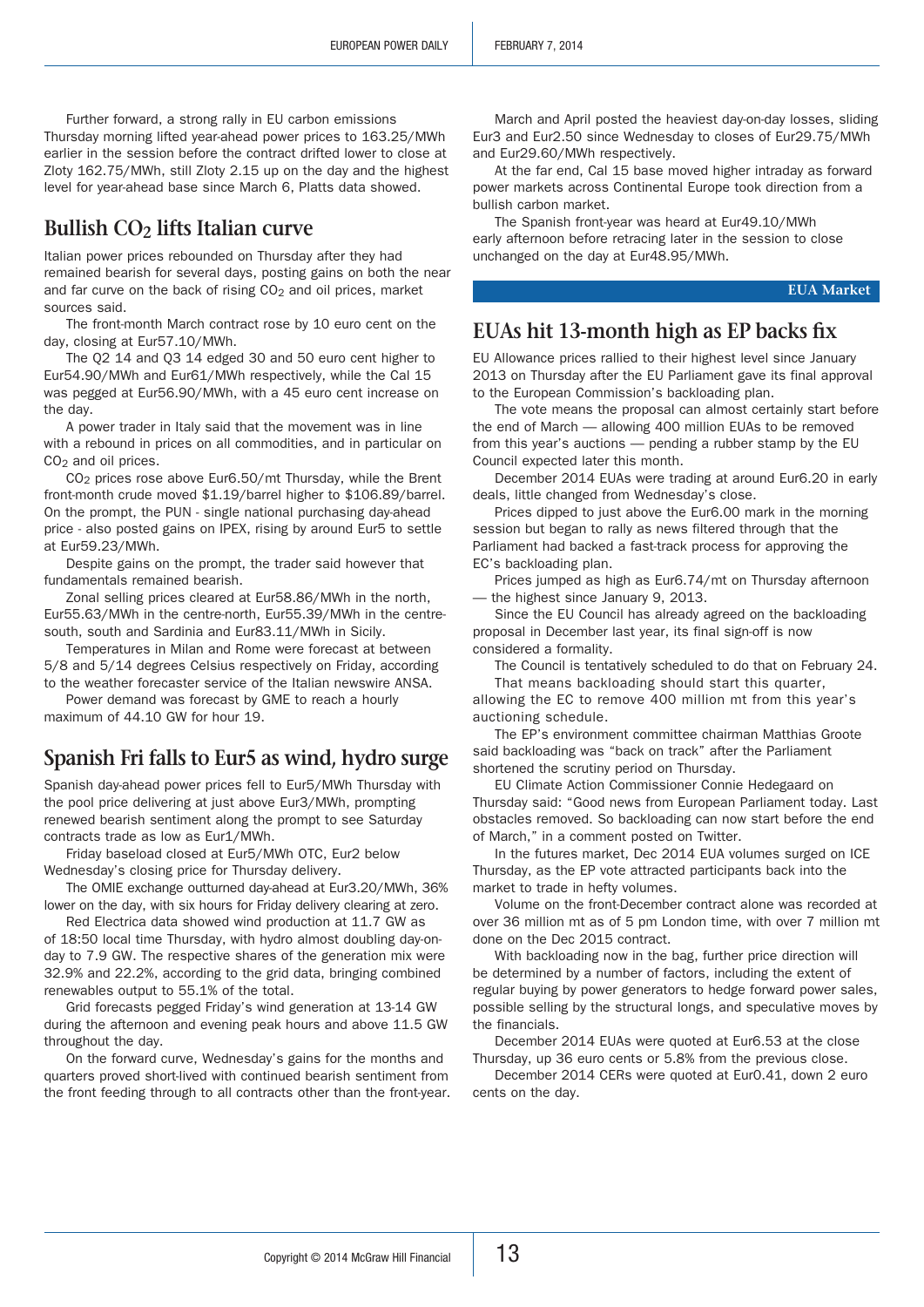# **Carbon emissions summary**

| Platts EUA assessments, February 6, 2014 (Eur/mt) |                   |                 |        |  |  |
|---------------------------------------------------|-------------------|-----------------|--------|--|--|
| <b>Delivery</b>                                   | <b>Assessment</b> | <b>Midpoint</b> | Change |  |  |
| Phase 3                                           |                   |                 |        |  |  |
| <b>EUA 2014 Dec</b>                               | 6.510-6.550       | 6.530           | 0.360  |  |  |
| <b>EUA 2015 Dec</b>                               | 6.820-6.860       | 6.840           | 0.380  |  |  |
| <b>EUA 2016 Dec</b>                               | 7.170-7.210       | 7.190           | 0.410  |  |  |
| <b>Monthly Rolling Average</b>                    |                   |                 |        |  |  |
| <b>EUA 2014 Dec</b>                               | $Feb-14$          | 6.130           | 0.133  |  |  |

Forward market daily assessments: The low end of the range reflects prices for larger parcels, while the upper end reflects prices for smaller parcels. The typical size range is 5,000 to 50,000 mt. Monthly Rolling Average: This is a mathematical average of assessments for the most actively traded contract each month, usually the next December contract.

| Platts CER assessments, February 6, 2014 (Eur/mt) |                   |                 |               |  |  |  |
|---------------------------------------------------|-------------------|-----------------|---------------|--|--|--|
| <b>Delivery</b>                                   | <b>Assessment</b> | <b>Midpoint</b> | <b>Change</b> |  |  |  |
| <b>CER 2014 Dec</b>                               | 0.390-0.430       | 0.410           | $-0.020$      |  |  |  |
| <b>CER 2015 Dec</b>                               | 0.530-0.570       | 0.550           | $-0.010$      |  |  |  |
| CER 2016 Dec                                      | 0.550-0.590       | 0.570           | $-0.020$      |  |  |  |
| <b>Monthly Rolling Average</b>                    |                   |                 |               |  |  |  |
| <b>CER 2014 Dec</b>                               | $Feb-14$          | 0.425           | $-0.005$      |  |  |  |
|                                                   |                   |                 |               |  |  |  |

| Platts EUA/CER spread, February 6, 2014 (Eur/mt) |               |        |  |  |  |
|--------------------------------------------------|---------------|--------|--|--|--|
| <b>Delivery</b>                                  | <b>Spread</b> | Change |  |  |  |
| 2014 Dec                                         | 6.120         | 0.380  |  |  |  |
|                                                  |               |        |  |  |  |



## **EU CO2 volume and price**



Source: Platts (Volume = exchanges only: ICE, EEX, Nord Pool)

## **ECX/ICE Emissions data, February 6, 2014**

| <b>Settlement</b>   | Price (Eur/mt) | Volume (mt) |
|---------------------|----------------|-------------|
| EUA spot            | <b>NA</b>      | <b>NA</b>   |
| FUA Dec 2014        | 6.54           | 36,556,000  |
| <b>EUA Dec 2015</b> | 6.85           | 7,083,000   |
| FUA Dec 2016        | 7.20           | 3,425,000   |
|                     |                |             |
| CER spot            | <b>NA</b>      | <b>NA</b>   |
| CFR Dec 2014        | 0.42           | 295,000     |
| <b>CER Dec 2015</b> | 0.55           | 75,000      |
| <b>CER Dec 2016</b> | 0.57           | $\Omega$    |
|                     |                |             |

| EEX Emissions data, February 6, 2014                        |                |                  |  |  |  |  |
|-------------------------------------------------------------|----------------|------------------|--|--|--|--|
| <b>Settlement</b>                                           | Price (Eur/mt) | Volume (mt)      |  |  |  |  |
| EUA spot                                                    | 6.44           | 1.387.000        |  |  |  |  |
| <b>European Carbon Futures (Mid December)</b>               |                |                  |  |  |  |  |
| EUA 2014                                                    | 6.53           | 1.000.000        |  |  |  |  |
| EUA 2015                                                    | 6.85           | 80,000           |  |  |  |  |
| EUA 2016                                                    | 7.19           | 0                |  |  |  |  |
| <b>Certified Emission Reductions Futures (Mid December)</b> |                |                  |  |  |  |  |
| CER 2014                                                    | 0.42           | $\left( \right)$ |  |  |  |  |

| Nordpool Emissions data, February 6, 2014 |                |             |  |  |  |
|-------------------------------------------|----------------|-------------|--|--|--|
| <b>Settlement</b>                         | Price (Eur/mt) | Volume (mt) |  |  |  |
| EUA spot                                  | <b>NA</b>      | <b>NA</b>   |  |  |  |
| <b>EUA 2014</b>                           | 6.53           | $\Omega$    |  |  |  |
| EUA 2015                                  | <b>NA</b>      | <b>NA</b>   |  |  |  |
| EUA 2016                                  | <b>NA</b>      | <b>NA</b>   |  |  |  |
| CER spot                                  | <b>NA</b>      | <b>NA</b>   |  |  |  |
| CER 2014                                  | <b>NA</b>      | <b>NA</b>   |  |  |  |

## **EUA/CER 2014 spread (Eur/mt)**



Source: Platts